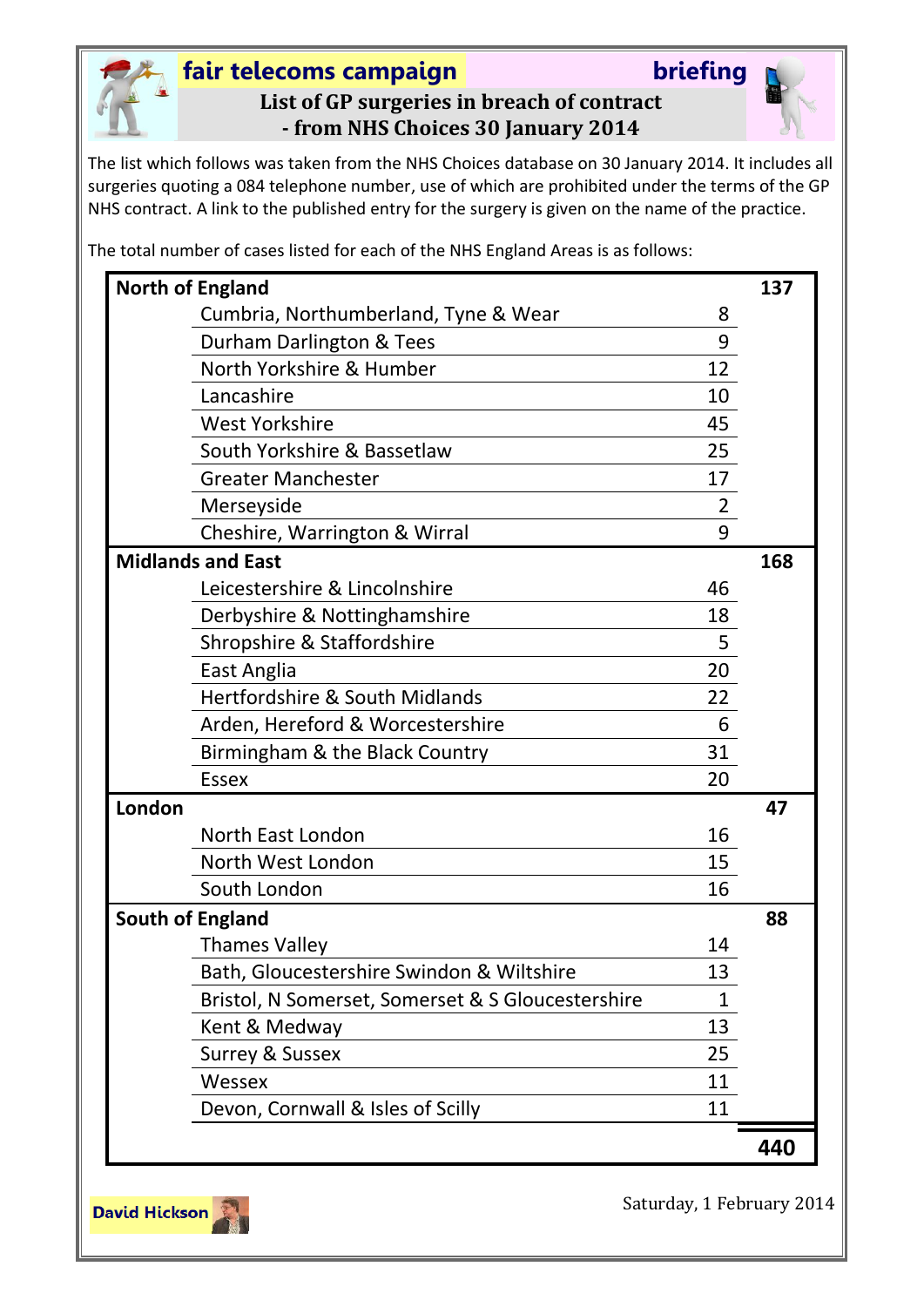| Area                        | <b>Name</b>                                | <b>Address</b>                                                                               | <b>Telephone</b>                |
|-----------------------------|--------------------------------------------|----------------------------------------------------------------------------------------------|---------------------------------|
| Cumbria                     | <b>Chainbridge Medical</b>                 | The Precinct, Blaydon, Tyne and Wear NE21 5BT                                                | 0844 477 2550                   |
| Northumberland              | Partnership                                |                                                                                              |                                 |
| Tyne & Wear                 | <b>Bridges Medical</b>                     | Prince Consort Road, Gateshead, Tyne and Wear NE8 0844 477 3736                              |                                 |
|                             | <b>Practice</b>                            | 1NR                                                                                          |                                 |
|                             | <b>Birtley Medical Group</b>               | Durham Road, Birtley, Gateshead DH3 2QT                                                      | 0844 477 3833                   |
|                             | Drs Hunt, Murrell &                        | 8 Dewhurst Terrace, Sunniside, Newcastle Upon                                                | 0844 499 6620                   |
|                             | <b>Mather</b>                              | Tyne, Tyne and Wear NE16 5LP                                                                 |                                 |
|                             | Dr Shetty & Sagi                           | Hylton Road, Sunderland, Tyne and Wear SR4 7XF                                               | 0844 576 9058                   |
|                             | Dr Perrins & Partners                      | Trinity Medical Centre, New George Street, South<br>Shields, Tyne and Wear NE33 5DU          | 0844 815 1005                   |
|                             | <b>Prudhoe Medical Group</b>               | Prudhoe Medical Group, Kepwell Bank Top, Prudhoe, 0844 815 1585                              |                                 |
|                             |                                            | Northumberland NE42 5PW                                                                      |                                 |
|                             | Dr Reddy & Partners                        | Red House Medical Centre, 127 Renfrew Road,<br>Renfrew Road, Sunderland, Tyne & Wear SR5 5PS | 0844 815 1994                   |
| <b>Tees</b>                 | Durham Darlington & GOLLINGS & PARTNERS    | Middle Chare, Chester-le-Street, Co.Durham DH3<br>3QD                                        | 0844 3878775                    |
|                             | <b>Rainbow Surgery</b>                     | Redcar Primary Care Hospital, West Dyke Road,<br>Redcar, Cleveland TS10 4NW                  | 0844 477 3451                   |
|                             | The Linthorpe Surgery                      | 378 Linthorpe Road, Middlesbrough, Cleveland TS5<br>6HA                                      | 0844 477 3467                   |
|                             | Dr Metcalfe & Partners                     | Nunnery Lane, Darlington, County Durham DL3 8SQ                                              | 0844 477 8758                   |
|                             | <b>Belmont Surgery</b>                     | Broomside Lane, Belmont, Co. Durham DH1 2QW                                                  | 0844 4773492                    |
|                             | <b>Sherburn Surgery</b>                    | Gray Avenue, Sherburn, Co. Durham DH6 1JE                                                    | 0844 4773502                    |
|                             | <b>STATION VIEW</b>                        | 29A ESCOMB ROAD, BISHOP AUCKLAND, CO                                                         | 0844 4778914                    |
|                             | <b>MEDICAL CENTRE</b>                      | DURHAM DL14 6AB                                                                              |                                 |
|                             | <b>Station View Medical</b>                | Victoria Lane, Coundon, County Durham DL14 8NP                                               | 0844 4778915                    |
|                             | Centre@ The Eden                           |                                                                                              |                                 |
|                             | <b>Centre</b>                              |                                                                                              |                                 |
|                             | Dr Heywood & Partners                      | 20 Cleveland Square, Cleveland Centre,                                                       | 08444 773 987                   |
|                             |                                            | Middlesbrough, Cleveland TS1 2NX                                                             |                                 |
| North Yorkshire &<br>Humber | <b>Montague Medical</b><br><b>Practice</b> | Montague Medical Practice, Fifth Avenue, Goole<br><b>DN14 6JD</b>                            | 0844 4772596                    |
|                             | <b>Church Lane Medical</b>                 | Orchid Rise, Scunthorpe, North Lincolnshire DN15                                             | 0844 4773 111                   |
|                             | <b>Centre</b>                              | 7AN                                                                                          |                                 |
|                             | <b>South Holderness</b>                    | The Surgery, St Patricks Green, Patrington HU12 OPF                                          | 0844 4773572                    |
|                             | <b>Medical Practice</b>                    |                                                                                              |                                 |
|                             | Dr Wrightson L And                         | Alfreds Place, Swinefleet Road, Goole DN14 5RL                                               | 0844 4773790                    |
|                             | <b>Partners</b>                            |                                                                                              |                                 |
|                             | Dr Morgan M And                            | Cottingham Medical Centre, 17-19 South Street,                                               | 0844 4778696                    |
|                             | <b>Partners</b>                            | Cottingham HU16 4AJ                                                                          |                                 |
|                             | <b>Hutton Rudby Surgery</b>                | 7-8 East Side, Hutton-Rudby, Yarm, Cleveland TS15<br>0DB                                     | 0844 4993998 OR<br>01642 706056 |
|                             | Dr Garwood D J And                         | Eastgate Medical Group, 37 Eastgate, Hornsea HU18                                            | 0844 4994335                    |
|                             | <b>Partners</b>                            | 1LP                                                                                          |                                 |
|                             | Dr Garwood D J And                         | 2 Cross Street, Aldbrough HU11 4RW                                                           | 0844 4994339                    |
|                             | <b>Partners</b>                            |                                                                                              |                                 |
|                             |                                            |                                                                                              |                                 |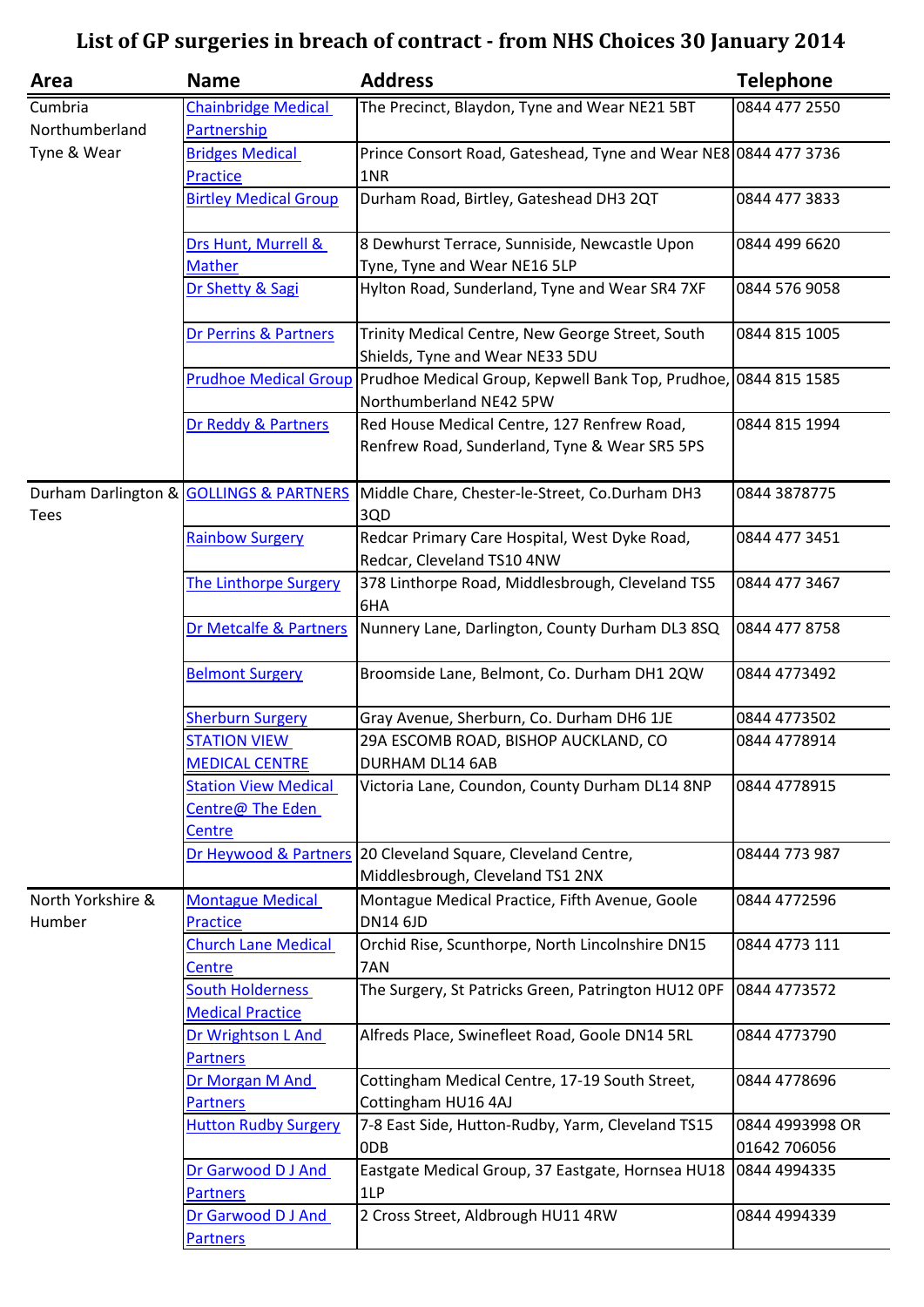| Area           | <b>Name</b>                          | <b>Address</b>                                                                           | <b>Telephone</b> |
|----------------|--------------------------------------|------------------------------------------------------------------------------------------|------------------|
|                | Dr Paterson & partners               | The Friary Surgery, Queens Road, Richmond, North<br>Yorkshire DL10 4UJ                   | 0844 4996637     |
|                | <b>Appleton Wiske Branch</b>         | The Village Hall, Appleton Wiske, Northallerton DL6                                      | 0844 4996978 OR  |
|                | surgery                              | 2AL                                                                                      | 01609 713975     |
|                | <b>Mowbray House</b>                 | Mowbray House Surgery, Malpas Road,                                                      | 0844 4996978 OR  |
|                | <b>Surgery</b>                       | Northallerton DL7 8FW                                                                    | 01609 713975     |
|                | Dr CASEY & partners                  | The Doctors' Surgery, The Health Centre, Chapel                                          | 0844 8151030     |
|                |                                      | Street, Thirsk, North Yorkshire YO7 1LG                                                  |                  |
| Lancashire     | The Richmond Hill                    | Colne Health Centre, Market Street, Colne,                                               | 0844 3879007     |
|                | Practice                             | Lancashire BB8 OLJ                                                                       |                  |
|                | Dr Bishop-Cornet &                   | Ormskirk Medical Practice, 18 Derby Street,                                              | 0844 4127117     |
|                | <b>Partners</b>                      | Ormskirk, Lancashire L39 2BY                                                             |                  |
|                | Dr K M Hewitt &                      | The Clayton Medical Centre, Wellington Street,                                           | 0844 4771761     |
|                | <b>Partners</b>                      | Clayton-le-Moors, Accrington BB5 5HU                                                     |                  |
|                | Longton Health Centre                | Longton Health Centre, Liverpool Road, Longton,<br>Preston PR4 5HA                       | 0844 4773530     |
|                | <b>Riverside Medical</b>             | Riverside Medical Centre, 194 Victoria Road, Walton-0844 4990483                         |                  |
|                | <b>Centre</b>                        | le-Dale, Preston PR5 4AY                                                                 |                  |
|                | <b>Arnold Medical Centre</b>         | The Arnold Medical Centre, 204 St Annes Road,                                            | 0844 4996984     |
|                |                                      | Blackpool, Lancashire FY4 2EF                                                            |                  |
|                | <b>Parbold Surgery</b>               | The Surgery, The Green, Parbold Wigan, Lancashire                                        | 0844 811 0909    |
|                |                                      | <b>WN87DN</b>                                                                            |                  |
|                | Dr S Taggart-Jeewa                   | North Meols Medical Centre, Church Road, Banks,                                          | 0844 8112827     |
|                |                                      | Southport PR9 8ET                                                                        |                  |
|                | Parkgate Surgery                     | Parkgate Surgery, 28 St Helens Road, Ormskirk,<br>Lancashire L39 4QR                     | 0844 873 1211    |
|                | Dr S K Sur And Partners              | Birleywood Health Centre, Birleywood,                                                    | 0845 075 3939    |
|                |                                      | Skelmersdale, Lancashire WN8 9BW                                                         |                  |
| West Yorkshire | <b>Lindley Group Practice</b>        | Lindley Group Practice, 62 Acre Street, Lindley,<br>Huddersfield, West Yorkshire HD3 3DY | 0844 3878342     |
|                | <b>Valley Medical Centre</b>         | Valley Medical Centre, Valley Road, Hebden Bridge,<br>West Yorkshire HX7 7BZ             | 0844 477 2477    |
|                | <b>West Park Surgery</b>             | 20 West Park Street, Dewsbury, W Yorkshire WF13<br>4LA                                   | 0844 477 3433    |
|                | Dr S M Ali & Dr U                    | Pheonix Medical Centre, Allerton Health Centre,                                          | 0844 477 3615    |
|                | Qureshi                              | Bradford, West Yorkshire BD15 7WA                                                        |                  |
|                | <b>Beechwood Medical</b>             | 60a Keighley Road, Ovenden, Halifax, West Yorkshire 0844 477 3715                        |                  |
|                | <b>Centre</b>                        | HX2 8AL                                                                                  |                  |
|                | Dr Dalton P K &                      | The Willows Medical Centre, Osbourne Drive,                                              | 0844 477 3909    |
|                | <b>Partners</b>                      | Queensbury, Bradford BD13 2GD                                                            |                  |
|                |                                      | Thornton Lodge Surgery 60 Thornton Lodge Road, Thornton Lodge,                           | 0844 477 4007    |
|                |                                      | Huddersfield, West Yorkshire HD1 3SB                                                     |                  |
|                | <b>Bradford Road Medical</b>         | 93 Bradford Road, Huddersfield, W Yorkshire HD1                                          | 0844 477 8602    |
|                | <b>Centre</b>                        | 6DZ                                                                                      |                  |
|                | <b>Bradford Road Medical</b>         | Brook Street, Thornton Lodge, Huddersfield,                                              | 0844 477 8602    |
|                | Centre                               | Kirklees, England - Uk HD1 3JW                                                           |                  |
|                | <b>The Surgery</b>                   | The Surgery, Main Street, Thorner, Leeds LS14 3DX                                        | 0844 477 8610    |
|                | <b>Grange Dene Medical</b><br>Centre | Burnley Road, Mytholmroyd, Halifax, West Yorkshire<br>HX7 5LF                            | 0844 4772477     |
|                |                                      |                                                                                          |                  |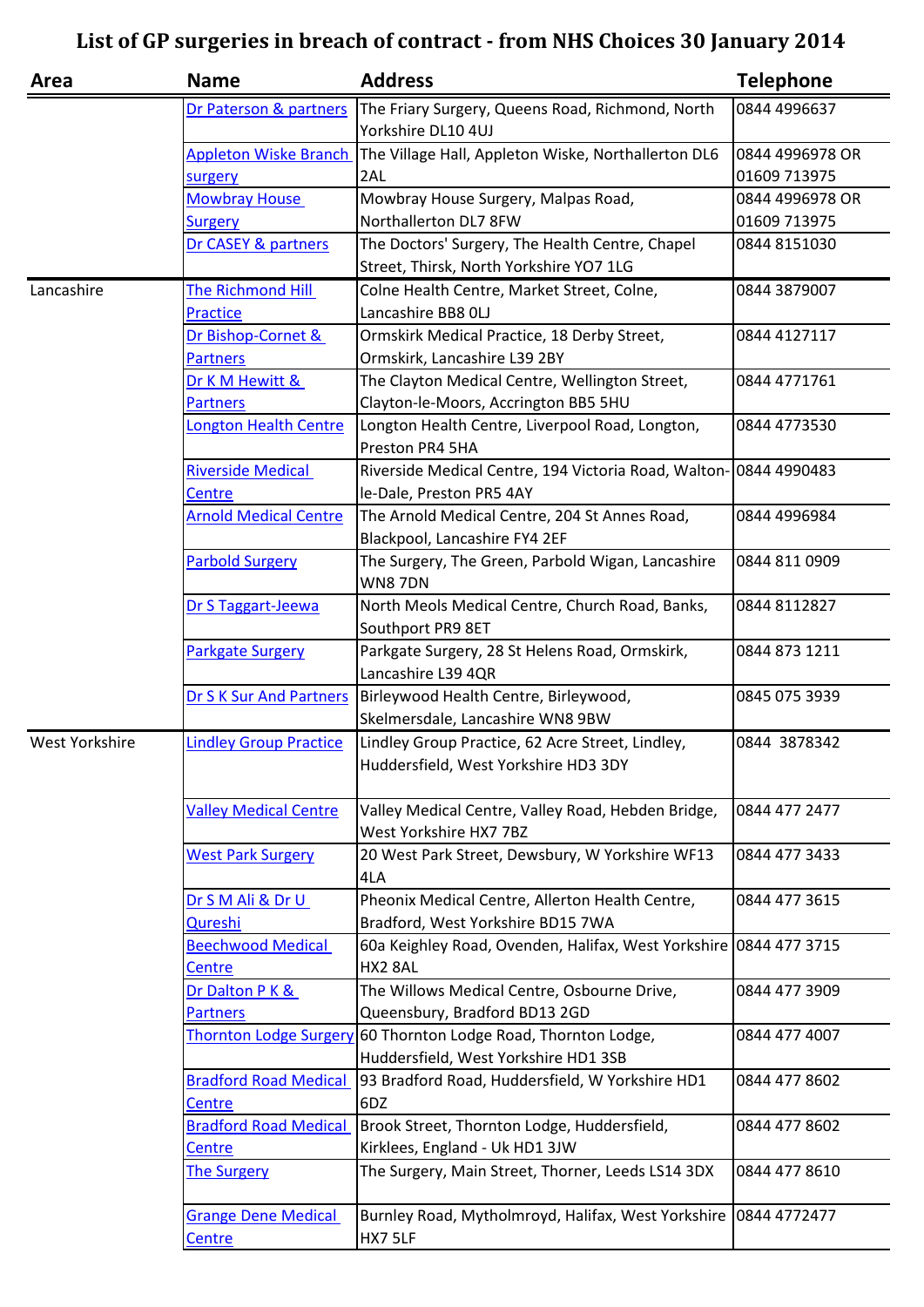| Area | <b>Name</b>                  | <b>Address</b>                                                         | <b>Telephone</b> |
|------|------------------------------|------------------------------------------------------------------------|------------------|
|      | Luddendenfoot Health         | Kershaw Drive, Luddendenfoot, Halifax, West                            | 0844 4772477     |
|      | Centre                       | Yorkshire, England - Uk HX2 6PD                                        |                  |
|      | <b>Grange Medical Centre</b> | Dr Irshad Khan & Dr Naheed Khan, 1 Horton Grange                       | 0844 4772494     |
|      |                              | Road, Bradford BD7 3AH                                                 |                  |
|      | <b>Oak Lane Surgery</b>      | Dr Irshad Khan, Dr Naheed Khan & Dr Syed Zaidi,                        | 0844 4772494     |
|      |                              | Westbourne Green C H C Centre, 50 Heaton Road,                         |                  |
|      |                              | Bradford, West Yorkshire BD8 8RA                                       |                  |
|      | Dr Boonin A S &              | Bellbrooke Surgery, Bellbrooke Avenue, Harehills,                      | 0844 4772502     |
|      | <b>Partners</b>              | Leeds LS9 6AU                                                          |                  |
|      | Dr Mills G A & Partners      | Highfield Health Centre, 2 Procter Street, Off Tong                    | 0844 4772539     |
|      |                              | Street, Bradford BD4 9QA                                               |                  |
|      | Dr J L Schindler &           | Chapelthorpe Medical Centre, Standbridge Lane,                         | 0844 4773140     |
|      |                              | Partners - Chapelthorpe Wakefield, Wakefield WF2 7GP                   |                  |
|      | <b>Medical Centre</b>        |                                                                        |                  |
|      | Dr Gilkar I A & Partner      | Little Horton Lane, Medical Centre, 392 Little Horton                  | 0844 4773412     |
|      |                              | Lane, Bradford BD5 ONX                                                 |                  |
|      | Dr Gilkar I A & Partner      | Birch Medical Centre, Woodroyd Centre, Woodroyd                        | 0844 4773415     |
|      |                              | Road, Bradford BD5 8EL                                                 |                  |
|      | <b>Horne Street Health</b>   | Hanson Lane, Halifax, West Yorkshire HX1 5UA                           | 0844 4773694     |
|      | <b>Centre</b>                |                                                                        |                  |
|      | Dr Broom C & Partners        | Sunfield Medical Centre, Sunfield Place, Stanningley,                  | 0844 4773900     |
|      |                              | Pudsey LS28 6DR                                                        |                  |
|      | <b>Station Road Surgery</b>  | Station Road, Sowerby Bridge, W Yorkshire HX6 3AB                      | 0844 4778 916    |
|      | Dr Fenwick I E &             | Woodroyd Centre, Woodroyd Road, Off Greenway                           | 0844 4778905     |
|      | <b>Partners</b>              | Road, Bradford BD5 8EL                                                 |                  |
|      | Dr Longfield M               | Woodroyd Centre, Woodroyd Road, Off Greenway                           | 0844 4778906     |
|      |                              | Road, Bradford BD5 8EL                                                 |                  |
|      | <b>Wellington House</b>      | Henrietta Street, Batley, W Yorkshire WF17 5DN                         | 0844 4778987     |
|      |                              |                                                                        |                  |
|      |                              | One Medicare @ Hilton Hilton Road Surgery, 67 Hilton Road, Chapletown, | 0844 576 9107    |
|      | Road                         | Leeds, West Yorkshire LS8 4HA                                          |                  |
|      | <b>East Park Medical</b>     | East Park Medical Centre, 5-7 East Park Road, Leeds                    | 0844 576 9990    |
|      | <b>Centre</b>                | LS9 9JD                                                                |                  |
|      |                              | Halton Medical Practice 2a Primrose Lane, Leeds LS15 7HR               | 0844 576 9990    |
|      | <b>Westgate Surgery</b>      | Westgate, Otley, Leeds LS21 3HD                                        | 0844 5769050     |
|      | Dr Bance & Partners -        | Pinfold Surgery, Pinfold Lane, Methley, Leeds LS26                     | 0844 815 1203    |
|      | <b>Pinfold Surgery</b>       | 9AA                                                                    |                  |
|      | Dr S Mansoor & Partner       | Conway Medical Centre, 51-53 Conway Place, Leeds,<br>W Yorks LS8 5DE   | 0844 8151088     |
|      | Guiseley & Yeadon            | 10 Netherfield Road, Guiseley, Leeds LS20 9HE                          | 0844 8151159     |
|      | <b>Medical Practice</b>      |                                                                        |                  |
|      | Guiseley & Yeadon            | Yeadon Health Centre, South View Road, Yeadon                          | 0844 8151159     |
|      | <b>Medical Practice,</b>     | <b>LS19 7PS</b>                                                        |                  |
|      | <b>Yeadon Community</b>      |                                                                        |                  |
|      | <b>Health Centre</b>         |                                                                        |                  |
|      |                              |                                                                        |                  |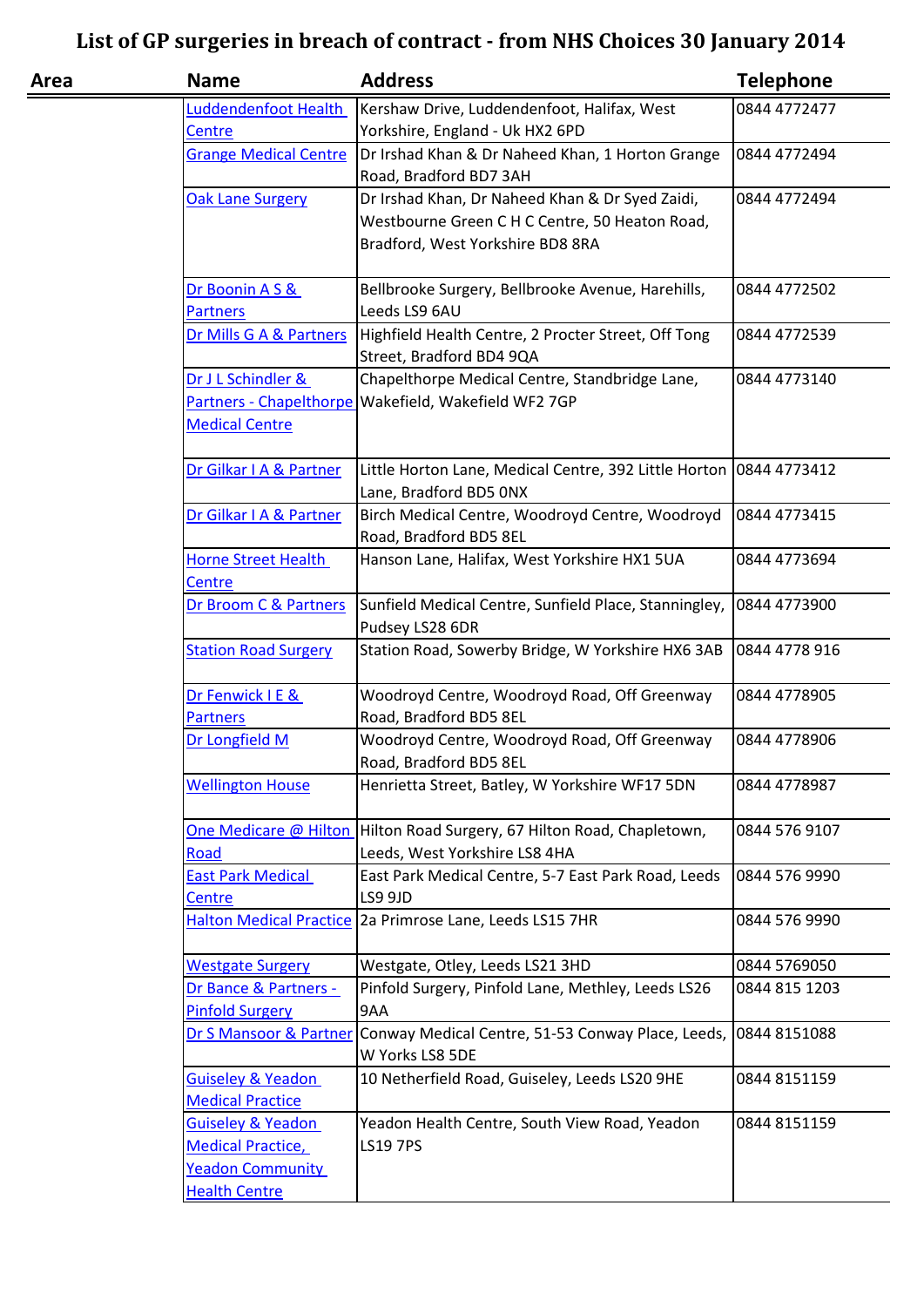| Area                           | <b>Name</b>                         | <b>Address</b>                                                                       | <b>Telephone</b>     |
|--------------------------------|-------------------------------------|--------------------------------------------------------------------------------------|----------------------|
|                                | Dr Bance & Partners -               | Elizabeth Court Surgery, Elizabeth Drive, Airedale,                                  | 0844 8151203         |
|                                | <b>Elizabeth Court Surgery</b>      | Castleford WF10 3TG                                                                  |                      |
|                                |                                     |                                                                                      |                      |
|                                | <b>Albion Mount Medical</b>         | 47 Albion Street, Dewsbury, W Yorkshire WF13 2AJ                                     | 0844 8151466         |
|                                | <b>Practice</b>                     |                                                                                      |                      |
|                                | <b>Mountain Road Surgery</b>        | 111 Mountain Road, Dewsbury, W Yorkshire WF12<br>0BS                                 | 0844 8151466         |
|                                | Dr Watson D L &                     | Hyde Park Surgery, Woodsley Road, Leeds, Leeds LS6 08443 756070 or                   |                      |
|                                | <b>Partners</b>                     | 1SG                                                                                  | 0113 8879551         |
|                                | <b>Skelmanthorpe Family</b>         | 313 Wakefield Road, Denby Dale, Huddersfield, W                                      | 08443 878186         |
|                                | <b>Doctors - Denby Dale</b>         | Yorkshire HD8 8RX                                                                    |                      |
|                                | <b>Skelmanthorpe Family</b>         | THE HEALTH CENTRE, Commercial Road,                                                  | 08443                |
|                                | <b>Doctors - Commercial</b>         | Skelmanthorpe, Huddersfield, West Yorkshire HD8                                      | 878186(alternatively |
|                                | Road                                | 9DA                                                                                  | 01484 766918         |
|                                | <b>Westbourne Surgery</b>           | 11a St James Road, Huddersfield, W Yorkshire HD1<br>4QR                              | 08443 878280         |
|                                | Elmwood Health Centre               | Huddersfield Road, Thongsbridge, Holmfirth, W<br>Yorkshire HD9 3TR                   | 08444 771772         |
|                                | The Almondbury                      | Longcroft, Huddersfield, W Yorkshire HD5 8XW                                         | 08444 773298         |
|                                | <b>Surgery</b>                      |                                                                                      |                      |
|                                | Dr Glencross' Surgery               | 140 Fitzwilliam Street, Huddersfield, W Yorkshire                                    | 08448 151022         |
|                                |                                     | HD1 5PU                                                                              |                      |
|                                | <b>LCD Bradford At Hillside</b>     | Hillside Bridge H C, 4 Butler Street West, Bradford                                  | 0845 1211024         |
|                                | <b>Bridge H C</b>                   | BD3 0BS                                                                              |                      |
|                                | <b>School House Practice</b>        | Wellington Road, Dewsbury, England - Uk WF13 1HN 0845 1211025                        |                      |
| South Yorkshire &<br>Bassetlaw | <b>The Crookes Practice</b>         | 203 School Road, Crookes, Sheffield, South Yorkshire 0844 387 9988<br><b>S10 1GN</b> |                      |
|                                | <b>The Burns Medical</b>            | 4 Albion Place, Bennetthorpe, Doncaster DN1 2EG                                      | 0844 414 0726        |
|                                | <b>Practice DN1 2EG</b>             |                                                                                      |                      |
|                                | <b>The Burns Medical</b>            | Goodison Boulevard, Cantley, Doncaster DN4 6NJ                                       | 0844 414 0726        |
|                                | <b>Practice Dn4 6NJ</b>             |                                                                                      |                      |
|                                |                                     | Carterknowle and Dore 1 Carter Knowle Road, Sheffield, S Yorkshire S7 2DW            | 0844 4140602         |
|                                | <b>Medical Practice</b>             |                                                                                      |                      |
|                                |                                     | Carterknowle and Dore 137 Dore Road, Dore, Sheffield S17 3NF                         | 0844 4140820         |
|                                | <b>Medical Practice</b>             |                                                                                      |                      |
|                                | <b>Royston Group Practice</b>       | 65d Midland Road, Royston, Barnsley, South                                           | 0844 477 2506        |
|                                |                                     | Yorkshire S71 4QW                                                                    |                      |
|                                | <b>Barnsley Road Surgery</b>        | 899 Barnsley Road, Sheffield, S Yorkshire S5 0QJ                                     | 0844 5769269         |
|                                | <b>Woodstock Bower</b>              | Kimberworth Road, Rotherham, S Yorkshire S61 1AH                                     | 0844 815 1956        |
|                                | <b>Group Practice</b>               |                                                                                      |                      |
|                                | The Valley Medical<br><b>Centre</b> | Johnson Street, Stocksbridge, Sheffield, S Yorkshire<br>S36 1BX                      | 08444 772562         |
|                                | Deer Park Surgery                   | 3 Deer Park Close, Sheffield, S Yorkshire S6 5NA                                     | 0845 121 0246        |
|                                |                                     |                                                                                      |                      |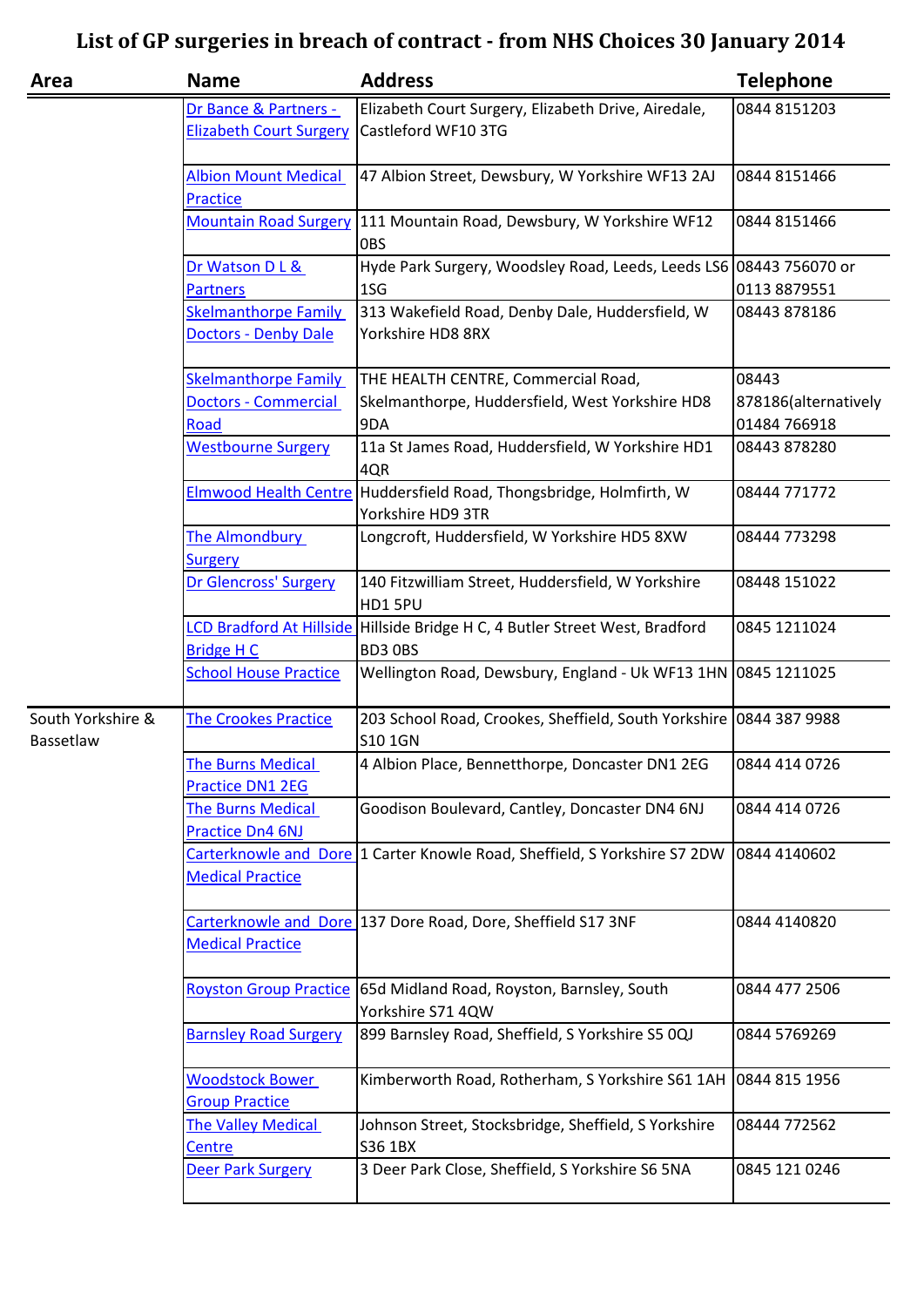| Area                      | <b>Name</b>                                            | <b>Address</b>                                                                                   | <b>Telephone</b>                 |
|---------------------------|--------------------------------------------------------|--------------------------------------------------------------------------------------------------|----------------------------------|
|                           | <b>Hackenthorpe Medical</b><br>Centre                  | Hackenthorpe Medical Centre, 15 Main Street,<br>Hackenthorpe, Sheffield, South Yorkshire S12 4LA | 0845 121 7676                    |
|                           | <b>Canklow Road Surgery</b>                            | 245-247 Canklow Road, Rotherham, S Yorkshire S60<br>2JH                                          | 0845 122 1547                    |
|                           | <b>Shoreham Street</b><br><b>Surgery</b>               | 251 Shoreham Street, Sheffield, S Yorkshire S1 4SS                                               | 0845 122 1865                    |
|                           | <b>Crookes Valley Medical</b><br>Centre                | 1 Barber Road, Sheffield, S Yorkshire S10 1EA                                                    | 0845 122 2023                    |
|                           | <b>Worsbrough Health</b><br><b>Centre</b>              | Powell Street, Worsbrough, Barnsley, South<br>Yorkshire S70 5NZ                                  | 0845 123 6277                    |
|                           | <b>Sharrow Lane Medical</b><br><b>Centre</b>           | 129 Sharrow Lane, S Yorkshire, Sheffield S11 8AN                                                 | 0845 123 8891                    |
|                           | <b>Greenhill Health Centre</b>                         | 7 Lowedges, Sheffield, S Yorkshire S8 8LW                                                        | 0845 124 0737                    |
|                           | The Health Care<br><b>Surgery</b>                      | 63 Palgrave Road, Sheffield, S Yorkshire S5 8GS                                                  | 0845 124 1113 or<br>0114 2344729 |
|                           | <b>Herries Road Surgery</b>                            | 450 Herries Road, Sheffield, South Yorkshire S5 8TP                                              | 0845 124 3331                    |
|                           | <b>Stannington Medical</b><br>Centre                   | Uppergate Road, Sheffield, South Yorkshire S6 6BX                                                | 0845 124 7333                    |
|                           | <b>Wickersley Medical</b><br>Centre                    | Poplar Glade, Wickersley, Rotherham, S Yorkshire<br>S66 2JQ                                      | 0845 1240483                     |
|                           | <b>Wombwell Medical</b><br><b>Centre</b>               | George Street, Wombwell, Barnsley, South Yorkshire<br>S73 0DD                                    | 0845 1255069                     |
|                           | <b>Greenhill Health Centre</b>                         | 482 Lupton Road, Sheffield, S Yorkshire S8 7NQ                                                   | 0845 127 0271                    |
|                           | <b>Upwell Street Surgery</b>                           | 93 Upwell Street, Sheffield, South Yorkshire S4 8AN                                              | 08451 202826                     |
|                           | <b>Totley Rise Medical</b><br>Centre                   | 96 Baslow Road, Sheffield, S Yorkshire S17 4DL                                                   | 08451 277223                     |
| <b>Greater Manchester</b> | <b>Edgworth Medical</b><br>Centre                      | 354 Bolton Road, Turton, Bolton, Lancs BL7 ODU                                                   | 0844388688                       |
|                           | <b>Al-Shifa Medical Centre</b>                         | 6 Copson Street, Withington, Manchester M20 3HE                                                  | 0844 387 8505                    |
|                           | Dr S Kaur                                              | The Surgery, 109 Ayres Road, Old Trafford,<br>Manchester M16 7GS                                 | 0844 3879595                     |
|                           | <b>The Hazeldene Medical</b><br><b>Centre</b>          | 97 Moston Lane East, New Moston, Manchester<br>M40 3HD                                           | 0844 477 3527                    |
|                           | <b>Five Oaks Family</b><br><b>Practice</b>             | 47 Graham Street, Beswick, Manchester M11 3BB                                                    | 0844 477 8670                    |
|                           | <b>Pemberton Surgery</b>                               | Pemberton Surgery, Sherwood Drive, Wigan WN5<br>9QX                                              | 0844 4779459                     |
|                           | <b>Cornerstone Surgery</b>                             | 469 - 471 Chorley Old Road, Bolton BL1 6AH                                                       | 0844 499 6613                    |
|                           | <b>Springfield House</b><br><b>Medical Centre</b>      | Springfield House Medical Centre, 275 Huddersfield<br>Road, Oldham OL4 2RJ                       | 0844 4996986                     |
|                           | <b>Monton Medical Centre</b><br>- Dr J M Borg-Costanzi | Canal Side, Eccles, Lancs M30 8AR                                                                | 0844 815 1147                    |
|                           | <b>Valentine Medical</b><br>Centre                     | 2 Smethurst Street, Blackley, Manchester M9 8PP                                                  | 0844 8151573                     |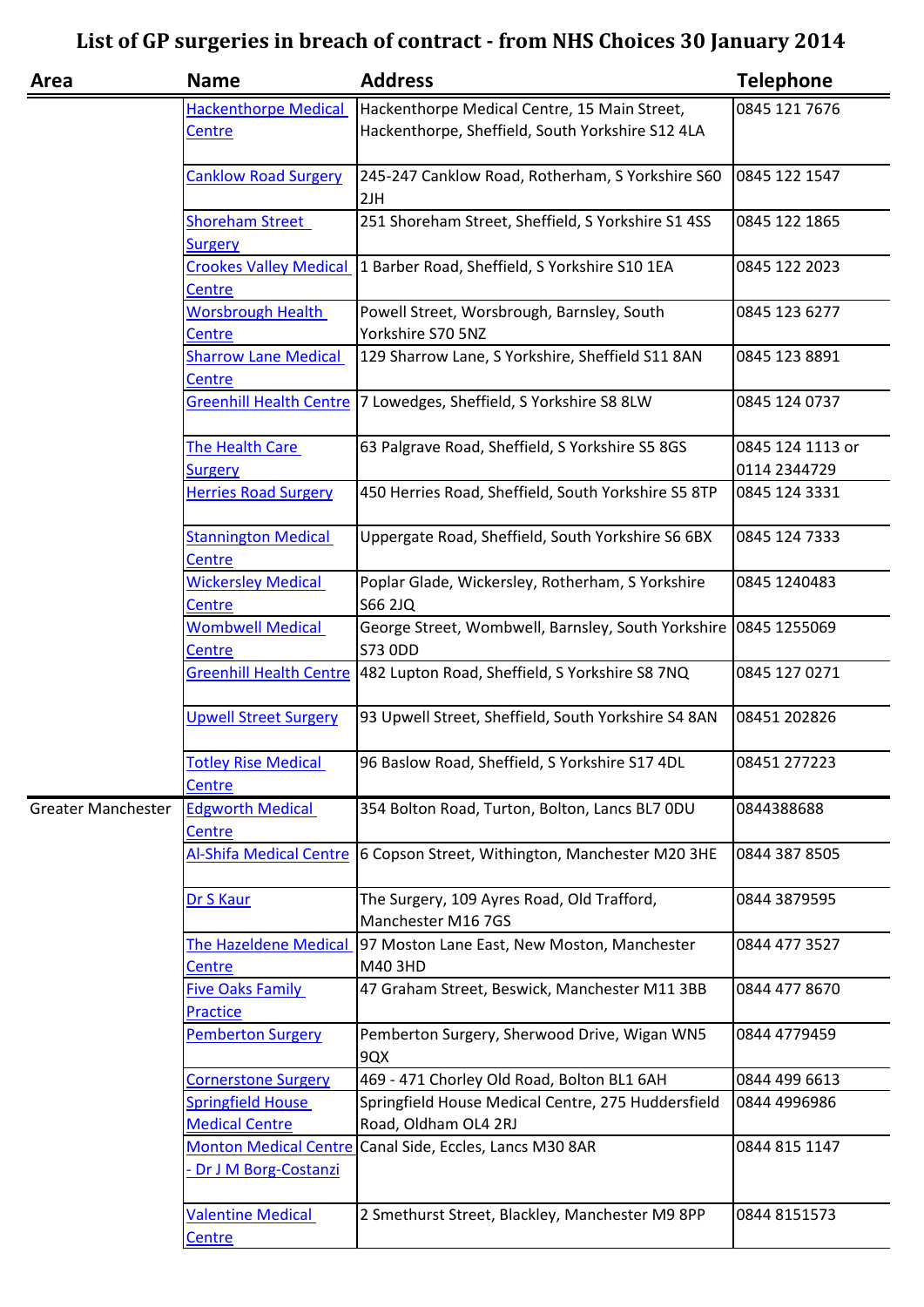| Area                       | <b>Name</b>                     | <b>Address</b>                                                       | <b>Telephone</b>               |
|----------------------------|---------------------------------|----------------------------------------------------------------------|--------------------------------|
|                            | LADYBARN GROUP                  | 54 Briarfield Road, Withington, Manchester M20 4SS                   | 08443 878888                   |
|                            | <b>PRACTICE</b>                 |                                                                      |                                |
|                            | <b>Church Street Surgery</b>    | 294 Church Street, Westhoughton, Bolton, Lancs BL5 08443 879311      |                                |
|                            |                                 | 3QQ                                                                  |                                |
|                            | <b>Pike View Medical</b>        | Albert Street, Horwich, Bolton BL6 7AN                               | 08443 879793                   |
|                            | <b>Centre</b>                   |                                                                      |                                |
|                            | Dr D G BRODIE &                 | 109 Ladies Lane, Hindley, Wigan, Lancs WN2 2QG                       | 08444 771844                   |
|                            | <b>Partners</b>                 |                                                                      |                                |
|                            | The Harwood Medical             | Harwood Medical Centre, Hough Fold Way, Bolton,                      | 08444 773691                   |
|                            | <b>Centre</b>                   | Lancs BL2 3HQ                                                        |                                |
|                            | <b>HOWSON SD</b>                | Littleborough Health Centre, Featherstall Road,                      | 08444 773850                   |
|                            |                                 | Littleborough OL15 8HF                                               |                                |
|                            | <b>The Range Medical</b>        | 121 Withington Road, Whalley Range, Manchester                       | 08444 996 977                  |
|                            | <b>Centre</b>                   | M16 8EE                                                              |                                |
| Merseyside                 | <b>AINSDALE MEDICAL</b>         | 66 Station Road, Ainsdale, Southport, Merseyside                     | 0844 4773578                   |
|                            | <b>CENTRE</b>                   | PR8 3HW                                                              |                                |
|                            | <b>BELLE VALE HEALTH</b>        | Hedgefield Road, Liverpool, Merseyside L25 2XE                       | 0844 815 1047                  |
|                            | <b>CENTRE</b>                   |                                                                      |                                |
| <b>Cheshire Warrington</b> | FENDER WAY HEALTH               | Fender Way, Merseyside, Prenton CH43 9QS                             | 08443878232                    |
| & Wirral                   | <b>CENTRE</b>                   |                                                                      |                                |
|                            | <b>Wilmslow Health</b>          | Chapel Lane, Wilmslow, Cheshire SK9 5HX                              | 08432 909 209                  |
|                            | Centre                          |                                                                      |                                |
|                            | Dr Milroy P J M and             | Princeway Health Centre, Princeway, Frodsham,                        | 0844 4773936                   |
|                            | Partners - The Knoll            | Cheshire WA6 6RX                                                     |                                |
|                            | <b>Surgery</b>                  |                                                                      |                                |
|                            | Dr Coope GA and                 | Waterhouse Surgery, Wellington Road, Bollington,                     | 08443 87 84 81                 |
|                            | <b>Partners</b>                 | Macclesfield SK10 5JH                                                |                                |
|                            | Dr Wadsworth &                  | The Surgery, 1 Manchester Road, Warrington,                          | 08443 878182 /                 |
|                            | <b>Partners</b>                 | Cheshire WA1 3AD                                                     | 01925 599855                   |
|                            | Dr R Jain                       | 12 Lindi Avenue, Grappenhall, Warrington, Cheshire<br><b>WA4 2SJ</b> | 08443878680 or<br>01925 599856 |
|                            | Dr R Jain                       | 5 Hatton Lane, Stretton, Warrington, Cheshrie WA4                    | 08443878680 or                 |
|                            |                                 | 4NE                                                                  | 01925 599856                   |
|                            | <b>Heath Lane Medical</b>       | Heath Lane Medical Centre, Heath Lane, Great                         | 08444 773304                   |
|                            | Centre                          | Boughton, Chester, Cheshire CH3 5UJ                                  |                                |
|                            | Dr Milroy P J M and             | Brookside Surgery, Kingsley, Warrington, Cheshire                    | 08444 773936                   |
|                            | Partners - Brookside            | WA68AR                                                               |                                |
|                            | <b>Surgery</b>                  |                                                                      |                                |
| Leicestershire &           | <b>Pasley Road Health</b>       | Dr G Singh, Pasley Road Health Centre, Pasley Road,                  | 08444773414                    |
| Lincolnshire               | Centre                          | Leicester, Leicestershire LE2 9BU                                    |                                |
|                            | <b>Limeleigh Medical</b>        | 169 Narborough Road, Leicester, Leics LE3 OPE                        | 08444778891                    |
|                            | Centre                          |                                                                      |                                |
|                            | Dr I R Schofield &              | 86 Rothley Road, Mountsorrel, Loughborough, Leics                    | 08448151860                    |
|                            | <b>Partners</b>                 | <b>LE12 7JU</b>                                                      |                                |
|                            | <b>Dr Leeper And Partners</b>   | Billinghay Medical Practice, 39 High Street,                         | 0844 4120050                   |
|                            |                                 | Billinghay, Lincoln LN4 4AU                                          |                                |
|                            | <b>Pinfold Medical Practice</b> | The Health Centre, Pinfold Gate, Loughborough,                       | 0844 477 1881                  |
|                            |                                 | Leics LE11 1DQ                                                       |                                |
|                            | Dr DA Jones & Partners          | Evergreen Hall, Sharnford, Leicestershire, England -                 | 0844 477 1883                  |
|                            |                                 | <b>Uk LE10 3PJ</b>                                                   |                                |
|                            |                                 |                                                                      |                                |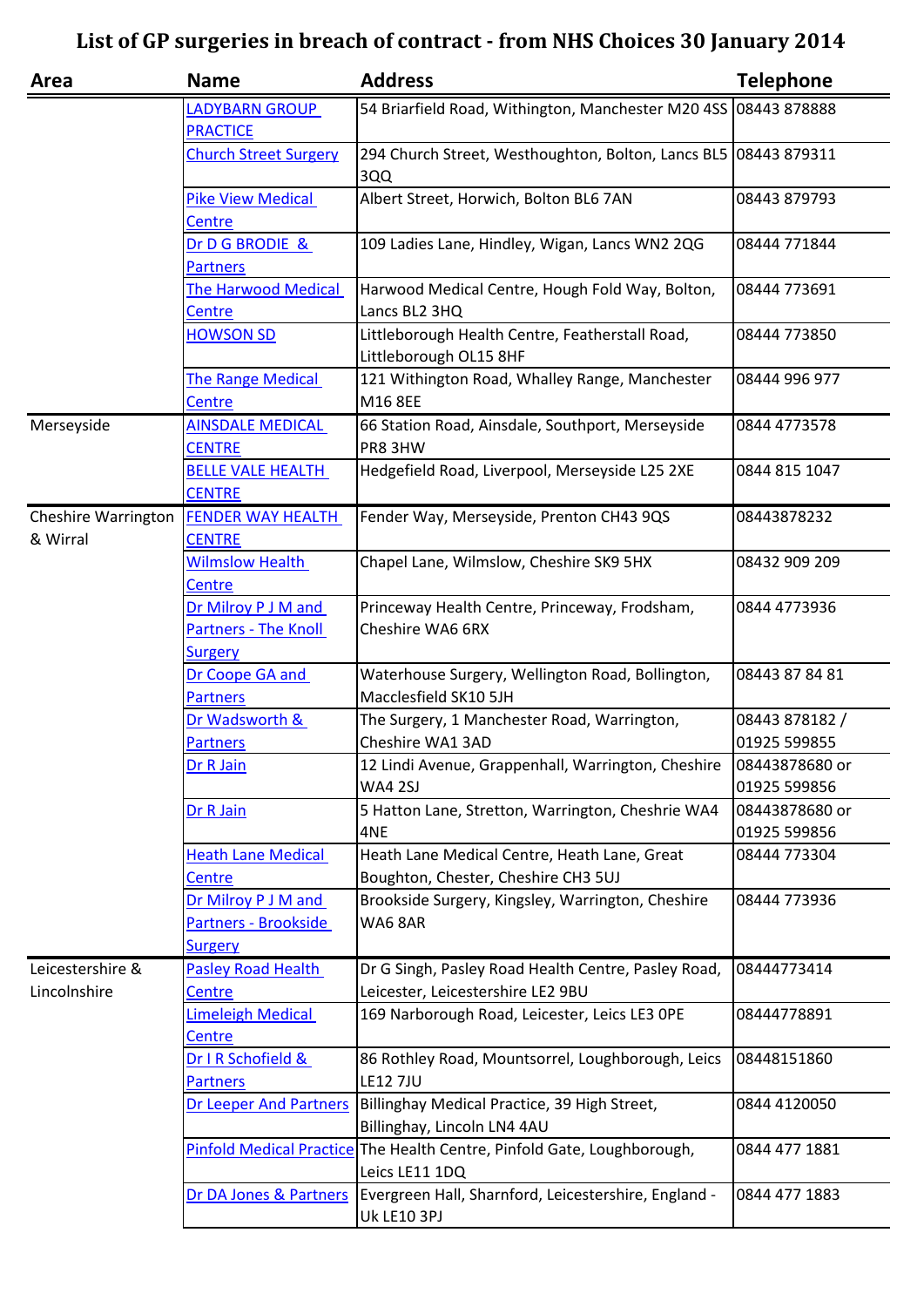| Area | <b>Name</b>                                | <b>Address</b>                                                                      | <b>Telephone</b>          |
|------|--------------------------------------------|-------------------------------------------------------------------------------------|---------------------------|
|      | Dr DA Jones & Partners                     | Church Hall, Sapcote, Leicestershire, England - Uk<br>LE9 6FG                       | 0844 477 1883             |
|      | Dr DA Jones & Partners                     | Tilton Road, Burbage, Hinckley, Leics LE10 2SE                                      | 0844 477 1883             |
|      | Dr DA Jones & Partners                     | 7 The Square, Wolvey, Hinckley, Leics LE10 3LJ                                      | 0844 477 1889             |
|      | Dr D O'Keeffe &<br><b>Partners</b>         | 2 Glen Road, Oadby, Leics LE2 4PE                                                   | 0844 477 3033             |
|      | Dr K Newley                                | 71 Evington Road, Leicester, Leics LE2 1QH                                          | 0844 477 3222             |
|      | <b>Spinney Hill Medical</b>                | 132 Doncaster Road, Leicester, Leics, Leics LE4 6JJ                                 | 0844 477 3278             |
|      | <b>Centre</b>                              |                                                                                     |                           |
|      | Dr R Thakor & Partners                     | 32 Loughborough Road, Leicester, Leics LE4 5LD                                      | 0844 477 3509             |
|      | <b>Dr Parkin And Partners</b>              | The Surgery, 15 St Peters Hill, Grantham, Lincs NG31<br>6QA                         | 0844 477 3612             |
|      | <b>Merridale Medical</b><br>Centre         | 5 Fullhurst Avenue, Leicester, Leics LE3 1BL                                        | 0844 477 8891             |
|      | <b>Dr Barton And Partners</b>              | Welton Family Health Centre, 4 Cliff Road, Welton<br>LN2 3JH                        | 0844 4773072              |
|      | Dr Attrup And Partners                     | The Glebe Practice, 85 Sykes Lane, Saxilby, Lincoln<br><b>LN1 2NU</b>               | 0844 4773462              |
|      | Dr R Thakor & Partners                     | 2 -6 Halsbury Street, Leicester LE2 1QA                                             | 0844 4773587              |
|      | Dr N R Pulman &<br><b>Partners</b>         | Beacon House, Long Lane, Coalville, Leics LE67 4DR                                  | 0844 4773722              |
|      | Dr M Qureshi And<br><b>Partners</b>        | The Heath Surgery, London Road, Bracebridge<br>Heath, Lincoln LN4 2LA               | 0844 4773934              |
|      | Dr M Qureshi And<br>Partners               | South Park Surgery, 19 St Catherines, Lincoln LN5<br>8LW                            | 0844 4773934              |
|      | <b>Silverdale Medical</b><br>Centre        | 6 Silverdale Drive, Thurmaston, Leicester, Leics LE4<br>8NN                         | 0844 499 2825             |
|      | Dr S Z Husain &<br><b>Partners</b>         | 103 Rosemead Drive, Oadby, Leicester, Leics LE2 5PP 0844 499 2858                   |                           |
|      | Dr S Z Husain &<br><b>Partners</b>         | 33 Harborough Road, Oadby, Leicester, Leics LE2 4LE                                 | 0844 499 2858             |
|      | Dr Goldstein And<br><b>Partners</b>        | The Surgery, School Lane, Washingborough, Lincoln<br><b>LN4 1BN</b>                 | 0844 4994355              |
|      | Dr Goldstein And<br><b>Partners</b>        | Unit 5, Linden Avenue, Branston, Lincoln LN4 1NZ                                    | 0844 4994366              |
|      | Dr Jv Mitchell And<br><b>Partners</b>      | The New Sheepmarket Surgery, Ryhall Road,<br>Stamford, Lincs PE9 1YA                | 0844 4996624              |
|      | <b>Dr Jolly And Partners</b>               | Hawthorn Surgery, Scotton Road, Scotter,<br>Gainsborough DN21 3SB                   | 0844 4996995              |
|      | 56 Melbourne St                            | Melbourne street Surgery, 56 Melbourne street,<br>Leicester, Leicestershire LE2 0AS | 0844 576 9442             |
|      | <b>Groby Road Medical</b><br><b>Centre</b> | Groby Road Medical Centre, 9 Groby Road, Leicester,<br>Leicester LE3 9ED            | 0844 815 1366             |
|      | Dr T Tobin & Partners                      | 48 Bushloe End, Wigston, Leicester LE18 2BA                                         | 0844 815 1425             |
|      | Dr K S Shergill                            | 4 Whiles Lane, Birstall, Leicester, Leicestershire LE4                              | 0844 815 1434 and         |
|      |                                            | 4EE                                                                                 | local no. 0116<br>3196141 |
|      |                                            |                                                                                     |                           |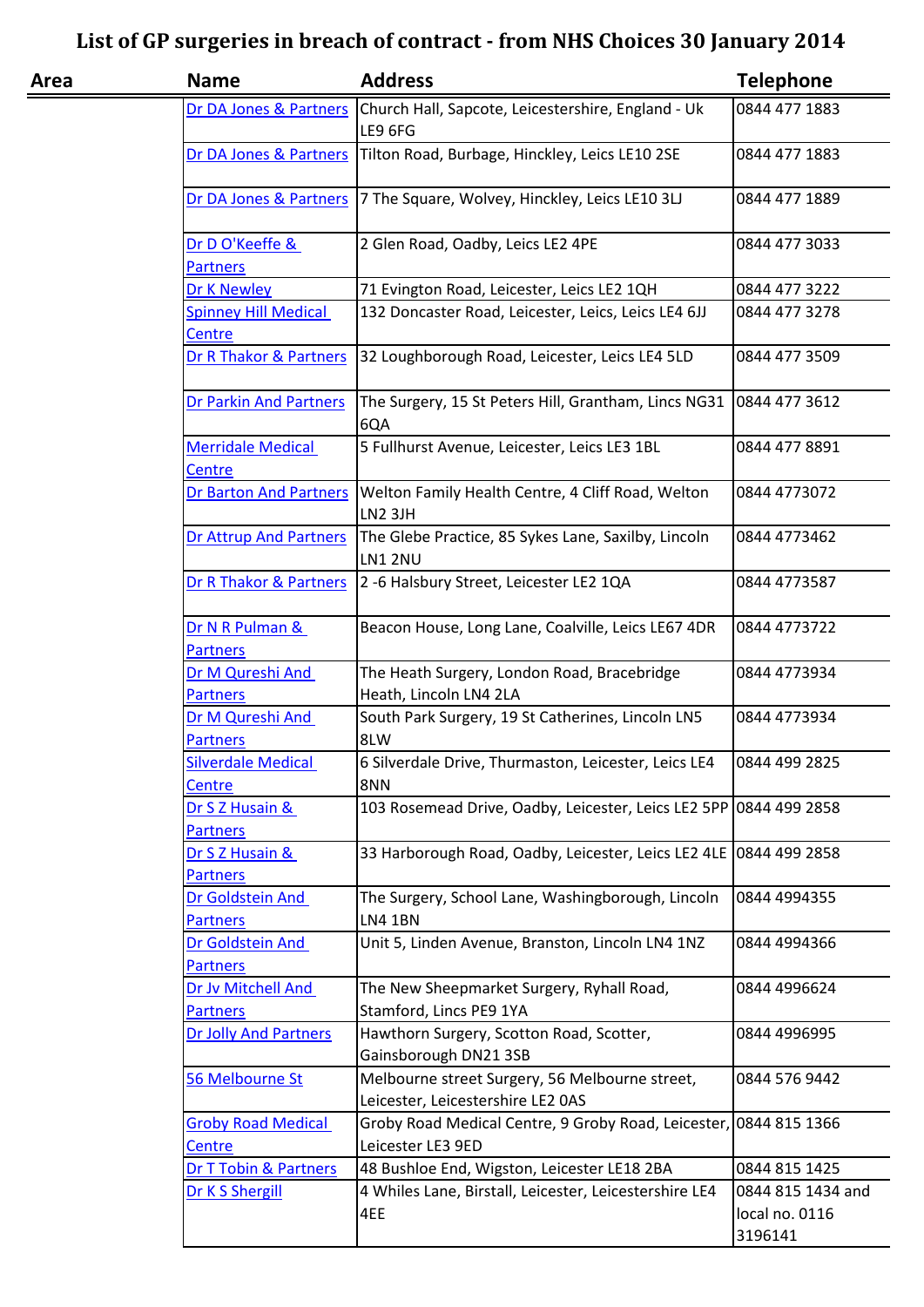| Area            | <b>Name</b>                  | <b>Address</b>                                                                             | <b>Telephone</b> |
|-----------------|------------------------------|--------------------------------------------------------------------------------------------|------------------|
|                 | Market Overton and           | Thistleton Road, Market Overton, Rutland LE15 7PP                                          | 0844 815 1470    |
|                 | <b>Somerby Surgeries</b>     |                                                                                            |                  |
|                 | <b>Market Overton and</b>    | Church Lane, Wymondham, Leicestershire LE14 2AB                                            | 0844 815 1470    |
|                 | <b>Somerby Surgeries</b>     |                                                                                            |                  |
|                 | <b>Market Overton and</b>    | Oakham Road, Somerby, Leicestershire LE14 2PZ                                              | 0844 815 1470    |
|                 | <b>Somerby Surgeries</b>     |                                                                                            |                  |
|                 | Sahdev, Dr R                 | 705 Aylestone Road, Leicester, Leics LE2 8TG                                               | 0844 815 1485    |
|                 | Dr Lj Broughton And          | Cliff Villages Medical Practic, Mere Road,                                                 | 0844 815 1700    |
|                 | <b>Partners Waddington</b>   | Waddington, Lincoln LN5 9NX                                                                |                  |
|                 | Dr Lj Broughton And          | Cliff Villages Medical Practic, Grantham Road,                                             | 0844 815 1800    |
|                 | <b>Partners Navenby</b>      | Navenby, Lincoln LN5 OJJ                                                                   |                  |
|                 | Dr A M Robbins-Cherry        | Sturton Surgery, The Old Schoolroom, Tillbridge                                            | 0844 8151954     |
|                 |                              | Road, Sturton By Stow LN1 2BP                                                              |                  |
|                 | Dr A M Robbins-Cherry        | Trent Valley Surgery, 85 Sykes Lane, Saxilby, Lincoln<br>LN1 2NU                           | 0844 8151954     |
|                 | <b>Quorn Medical Centre</b>  | 1 Station Road, Quorn, Loughborough, Leics LE12<br>8BP                                     | 08443 879 879    |
|                 | Dr N H R Simpson &           | 27 High Street, Barrow Upon Soar, Loughborough,                                            | 08444 770922     |
|                 | <b>Partners</b>              | Leics LE12 8PY                                                                             |                  |
|                 | Dr B Chauhan &               | 296 Clarendon Park Road, Leicester, Leics LE2 3AG                                          | 08444 773180     |
|                 | <b>Partners</b>              |                                                                                            |                  |
|                 | Dr B J Shah                  | 10 Chestnut Way, East Goscote, Leics LE7 3QQ                                               | 0845 045 0381    |
|                 | Dr N Thomas &                | 612 Saffron Lane, Leicester, Leics LE2 6TD                                                 | 0845 045 0391    |
|                 | <b>Partners</b>              |                                                                                            |                  |
|                 | Dr R Kapur                   | Thornton Drive, Narborough, Leicester, Leics LE19<br>2GX                                   | 0845 045 0561    |
| Derbyshire &    | <b>Alvaston Medical</b>      | 14 Boulton Lane, Alvaston, Derby, Derby DE24 0GE                                           | 08444994770      |
| Nottinghamshire | <b>Centre</b>                |                                                                                            |                  |
|                 | Middleton Lodge              | Church Circle, New Ollerton, Newark, Notts NG22                                            | 08445769933      |
|                 | Practice                     | 9SZ                                                                                        |                  |
|                 | Dr RIDDELL & partners        | Goyt Valley Medical Practice, Eccles Road, Chapel En                                       | 08446550220      |
|                 |                              | Le Frith, High Peak SK23 9EQ                                                               |                  |
|                 | <b>GATES D</b>               | 6 Mayfield Road, Chaddesden, Derby, Derbyshire                                             | 0844 477 0930    |
|                 |                              | <b>DE21 6FW</b>                                                                            |                  |
|                 | <b>Doctor's Corner</b>       | The Linden Medical Group, 205 Russell Drive,                                               | 0844 4773454     |
|                 |                              | Wollaton, Nottingham NG8 2BD                                                               |                  |
|                 | <b>Ripley Medical Centre</b> | Derby Road, Ripley, Derbyshire DE5 3HR                                                     | 0844 499 4468    |
|                 | <b>Arden House Medical</b>   | Arden House Surgery, 15/17 New Mills Road,                                                 | 0844 499 4470    |
|                 | <b>Practice</b>              | Hayfield, Stockport, Cheshire SK22 2JG                                                     |                  |
|                 | <b>Whitemoor Medical</b>     | Whitemoor Medical Centre, Whitemoor Lane,                                                  | 0844 5769200     |
|                 | Centre                       | Derbyshire DE56 OJB                                                                        |                  |
|                 | Dr RIDDELL & partners        | Goyt Valley Medical Prac., Chapel Street, Whaley<br>Bridge, High Peak, Derbyshire SK23 7SR | 0844 6550220     |
|                 | <b>Friar Gate Surgery</b>    | Agard Street, Derby DE1 1DZ                                                                | 0844 815 1056    |
|                 | <b>HILLSIDE MEDICAL</b>      | 162 Nottingham Road, Stapleford, Nottingham,                                               | 0844 8151098     |
|                 | <b>CENTRE</b>                | Notts NG9 8AR                                                                              |                  |
|                 | Dr B Khan                    | St John Street, Mansfield, Nottinghamshire, England - 0844 8151203                         |                  |
|                 |                              | Uk NG18 1RH                                                                                |                  |
|                 |                              |                                                                                            |                  |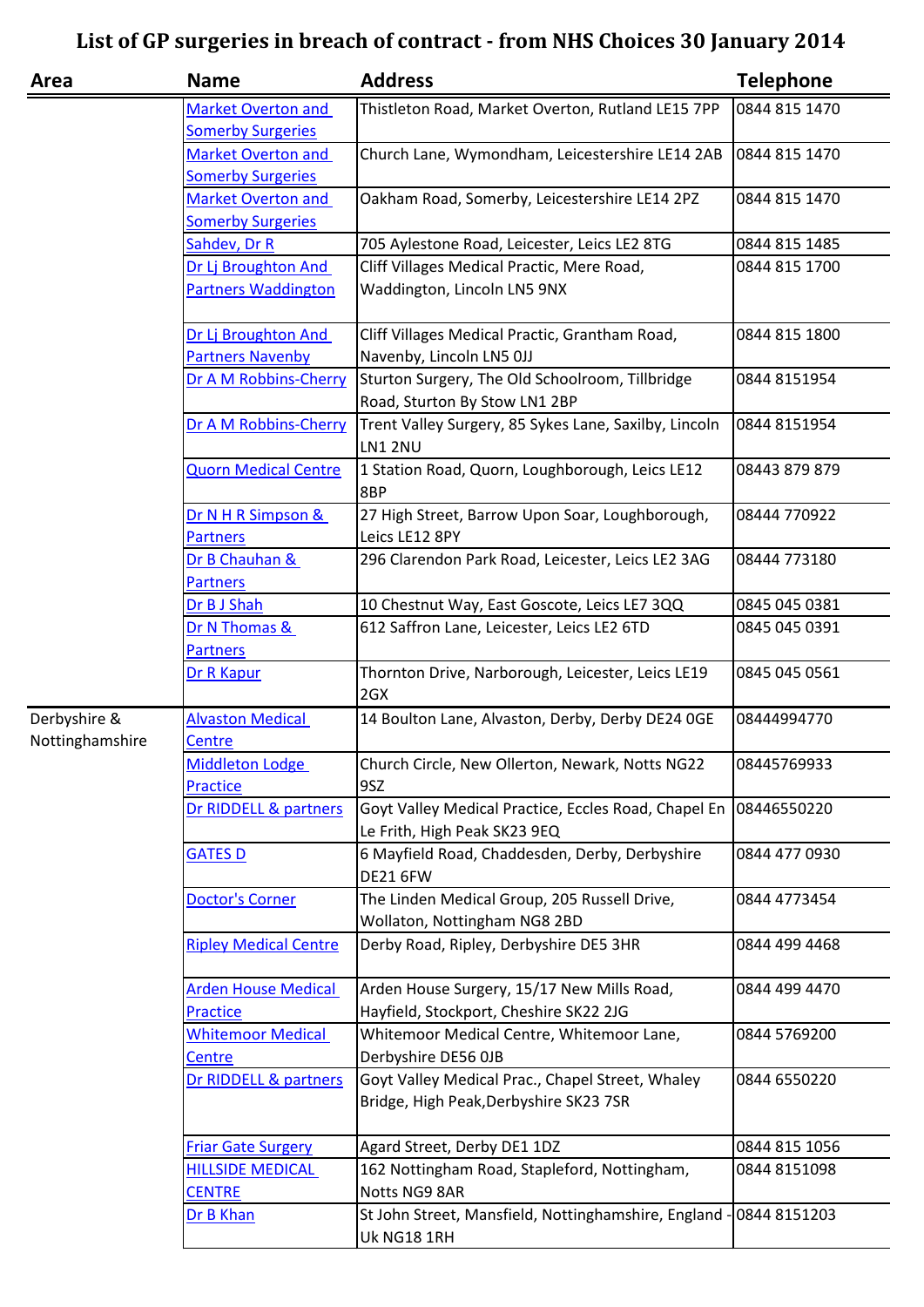| Area                          | <b>Name</b>                                                                                             | <b>Address</b>                                                                                              | <b>Telephone</b>              |
|-------------------------------|---------------------------------------------------------------------------------------------------------|-------------------------------------------------------------------------------------------------------------|-------------------------------|
|                               | <b>Bingham Medical</b><br>Centre - Belvoir Health<br>Group                                              | Bingham Medical Centre, Newgate Street, Bingham,<br>Nottinghamshire NG13 8FD                                | 08444 773 999                 |
|                               | <b>Cotgrave Surgery -</b><br><b>Belvoir Health Group</b>                                                | Belvoir Health Group, Health Centre, Candleby Lane,<br>Cotgrave NG12 3JG                                    | 08444 773 999                 |
|                               | <b>Cropwell Bishop</b><br><b>Surgery - Belvoir Health</b><br>Group                                      | The Surgery, Fern Road, Cropwell Bishop,<br>Nottingham NG12 3BU                                             | 08444 773 999                 |
|                               | <b>FARMER D</b>                                                                                         | 5 Tufnell Gardens, Derby, Derbyshire DE22 4DY                                                               | 08444 773056                  |
|                               | <b>FARMER D</b>                                                                                         | 5 Burton Road, Derby, Derbyshire DE1 1TH                                                                    | 08444 778585                  |
|                               | <b>Arden House Medical</b><br><b>Practice Sett</b>                                                      | Sett Close, New Mills, High Peak, Derbyshire SK22<br>4AQ                                                    | 08444 994470                  |
| Shropshire &<br>Staffordshire | Dr K Samal & Ptr                                                                                        | Birches Head Medical Centre, Diana Road Birches<br>Head, Stoke-on-Trent, Staffs ST1 6RS                     | 0844 387 8989                 |
|                               | Dr K Samal & Ptr                                                                                        | Hulton House Surgery, 1479 Leek Road, Abbey<br>Hulton, Stoke-on-Trent ST2 8DA                               | 0844 387 8997                 |
|                               | The Aldergate Practice                                                                                  | The Mount, Salters Lane, Staffordshire B79 8BH                                                              | 0844 477 3012                 |
|                               | Dr W J Cooper & Ptrs                                                                                    | Kingsbridge Medical Practice, Kingsbridge House,<br>Kingsbridge Avenue Clayton, Newcastle Staffs ST5<br>3HP | 0844 4778560                  |
|                               | <b>Longton Hall Surgery</b>                                                                             | 186 Longton Hall Road, Blurton, Stoke-on-Trent,<br>Staffordshire ST3 2EJ                                    | 0844 8151982                  |
| East Anglia                   | <b>The Spinney Surgery St</b><br>Ives                                                                   | The Spinney, Ramsey Road, St Ives, Cambs PE27 3TP                                                           | 08444773603                   |
|                               | Lensfield Medical<br>Practice.                                                                          | 48 Lensfield Road, Cambridge, Cambs CB2 1EH                                                                 | 0844 387 8222                 |
|                               | <b>The Christmas Maltings</b><br>and Clements Practice -<br><b>Christmas Maltings</b><br><b>Surgery</b> | Camps Road, Haverhill, Suffolk CB9 8HF                                                                      | 0844 477 3543                 |
|                               | <b>The Christmas Maltings</b><br>and Clements Practice -<br><b>Clements Surgery</b>                     | Greenfields Way, Haverhill, Suffolk, England - Uk CB9 0844 477 3543<br>8LU                                  |                               |
|                               | <b>The Christmas Maltings</b><br>and Clements Practice -<br><b>Kedington Surgery</b>                    | 36 School Road, Kedington, Suffolk CB9 7NG                                                                  | 0844 477 3543                 |
|                               | <b>Apple Trees Branch</b><br><b>Surgery Earith</b>                                                      | Chapel Road, Earith, Cambs PE28 3PU                                                                         | 0844 477 8979                 |
|                               | <b>96 Chesterton Road</b>                                                                               | The Red House Surgery, 96 Chesterton Road,<br>Cambridge, Cambs CB4 1ER                                      | 0844 4773124                  |
|                               | <b>Thorpe Road Surgery</b>                                                                              | 64 Thorpe Road, Peterborough, Cambridgeshire PE3<br>6AP                                                     | 0844 4773880                  |
|                               | <b>Old Fletton Surgery</b>                                                                              | Rectory Gardens, Peterborough, Cambs PE2 8AY                                                                | 0844 4773919                  |
|                               | The Guildhall and<br><b>Barrow Surgery Branch</b>                                                       | Barrow Hill, Barrow, Suffolk IP29 5DX                                                                       | 0844 4773921/<br>01284 701601 |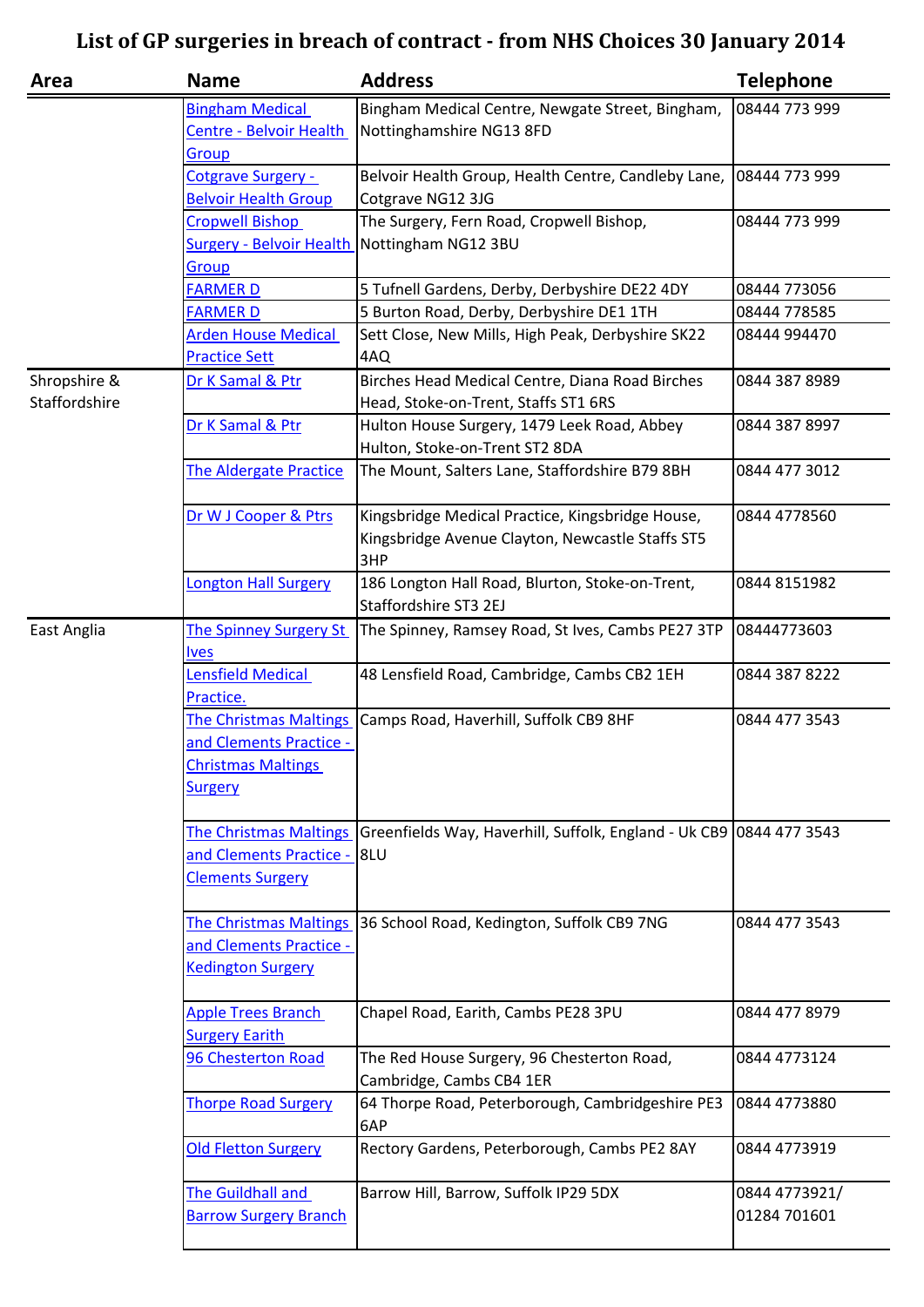| Area            | <b>Name</b>                                   | <b>Address</b>                                                      | <b>Telephone</b> |
|-----------------|-----------------------------------------------|---------------------------------------------------------------------|------------------|
|                 | <b>Brookfields Health</b>                     | Seymour Street, Cambridge CB1 3DQ                                   | 0844 815 1440    |
|                 | Centre                                        |                                                                     |                  |
|                 | <b>Cherry Hinton Medical</b>                  | 34 Fisher's Lane, Cherry Hinton, Cambridge CB1 9HR                  | 0844 8151440     |
|                 | <b>Centre</b>                                 |                                                                     |                  |
|                 | Dr McCarthy & Dr                              | West Pottergate, Norwich, Norfolk NR2 4BX                           | 08443 878911     |
|                 | <b>Roberts</b>                                |                                                                     |                  |
|                 | Carole Brown Health                           | St Nicholas Court, Church Lane, Dersingham, Norfolk                 | 08444 77 33 77   |
|                 | Centre                                        | PE31 6GZ                                                            |                  |
|                 | Gayton Road Health                            | Gayton Road, King's Lynn, Norfolk PE30 4DY                          | 08444 77 33 77   |
|                 | <b>Centre</b>                                 |                                                                     |                  |
|                 | <b>Bridge Street Medical</b><br><b>Centre</b> | 2 All Saints Passage Off Bridge Street, Cambridge,<br>Cambs CB2 3LS | 08444 773939     |
|                 | Dr Rolls & Partners                           | Bridewell Lane, Acle, Norwich, Norfolk NR13 3RA                     | 08444 773992     |
|                 |                                               |                                                                     |                  |
|                 | <b>Family Healthcare</b>                      | 1 East Anglian Way, Gorleston, Great Yarmouth,                      | 08444 778929     |
|                 | <b>Centre</b>                                 | Norfolk NR31 6TY                                                    |                  |
|                 | <b>Roundwell Medical</b>                      | 25-27 Dr Torrens Way, Costessey, Norwich, Norfolk                   | 08444 996924     |
|                 | Centre                                        | NR5 OGB                                                             |                  |
|                 | Dr Rolls & Partners                           | 24 The Hills, Reedham, Norwich, Norfolk NR13 3AR                    | 08444 997071     |
| Hertfordshire & | <b>The Mounts Medical</b>                     | Campbell Street, Northampton, Northants NN1 3DS                     | 0844 387 8181    |
| South Midlands  | <b>Centre</b>                                 |                                                                     |                  |
|                 | <b>Attenborough Surgery</b>                   | Attenborough Surgery, Bushey Health Centre,                         | 0844 387 8633    |
|                 |                                               | London Road, Bushey, Herts WD23 2NN                                 |                  |
|                 | <b>Bell Hse Med Pract -</b>                   | 163 Dunstable Road, Luton, Beds LU1 1BW                             | 0844 3878123     |
|                 | <b>Choudhury</b>                              |                                                                     |                  |
|                 | <b>Schopwick Surgery</b>                      | Everett Court, Romeland, Elstree WD6 3BJ                            | 0844 477 2400    |
|                 | <b>Schopwick Surgery</b>                      | Windmill Street, Windmill Street, Bushey Heath,                     | 0844 477 2400    |
|                 |                                               | Bushey WD23 1NB                                                     |                  |
|                 | <b>Central Surgery</b>                        | Bell Street, Sawbridgeworth, Herts CM21 9AQ                         | 0844 477 3360    |
|                 | <b>Delapre Medical Centre</b>                 | Gloucester Avenue, Northampton, Northants NN4                       | 0844 477 3730    |
|                 |                                               | 8QF                                                                 |                  |
|                 | The Nevells Road                              | Nevells Road, Letchworth, Hertfordshire SG6 4TS                     | 0844 4771796     |
|                 | <b>Surgery</b>                                |                                                                     |                  |
|                 | <b>NICHOLSON CA</b>                           | Borehamwood Shopping Park, Borehamwood,                             | 0844 4778942     |
|                 |                                               | Hertfordshire WD6 4PR                                               | 0844 499 4777    |
|                 | <b>HOFFMAN MG</b>                             | Spring Lane, Bassingbourn, Royston, Hertfordship<br>SG8 5HZ         |                  |
|                 | <b>HOFFMAN MG</b>                             | Gardiners Lane, Ashwell, Baldock, Herts SG7 5PY                     | 0844 499 4778    |
|                 |                                               |                                                                     |                  |
|                 | The Garden City                               | 106 Haldens, Welwyn Garden City, Herts AL7 1DF                      | 0844 499 7050    |
|                 | <b>Practice (Haldens</b>                      |                                                                     |                  |
|                 | <b>Medical Centre)</b>                        |                                                                     |                  |
|                 | The Garden City                               | 185 Knightsfield, Welwyn Garden City, Herts AL8                     | 0844 499 7050    |
|                 | <b>Practice (Knightsfield</b>                 | 7QG                                                                 |                  |
|                 | branch)                                       |                                                                     |                  |
|                 | Dr KIRKHAM &                                  | 111 Church Street, Langford, Biggleswade,                           | 0844 576 9041    |
|                 | <b>PARTNERS</b>                               | Bedfordshire SG18 9QA                                               |                  |
|                 | <b>Queensway Medical</b>                      | Olympic Way, Wellingborough, Northamptonshire                       | 0844 576 9144    |
|                 | <b>Centre</b>                                 | NN83QE                                                              |                  |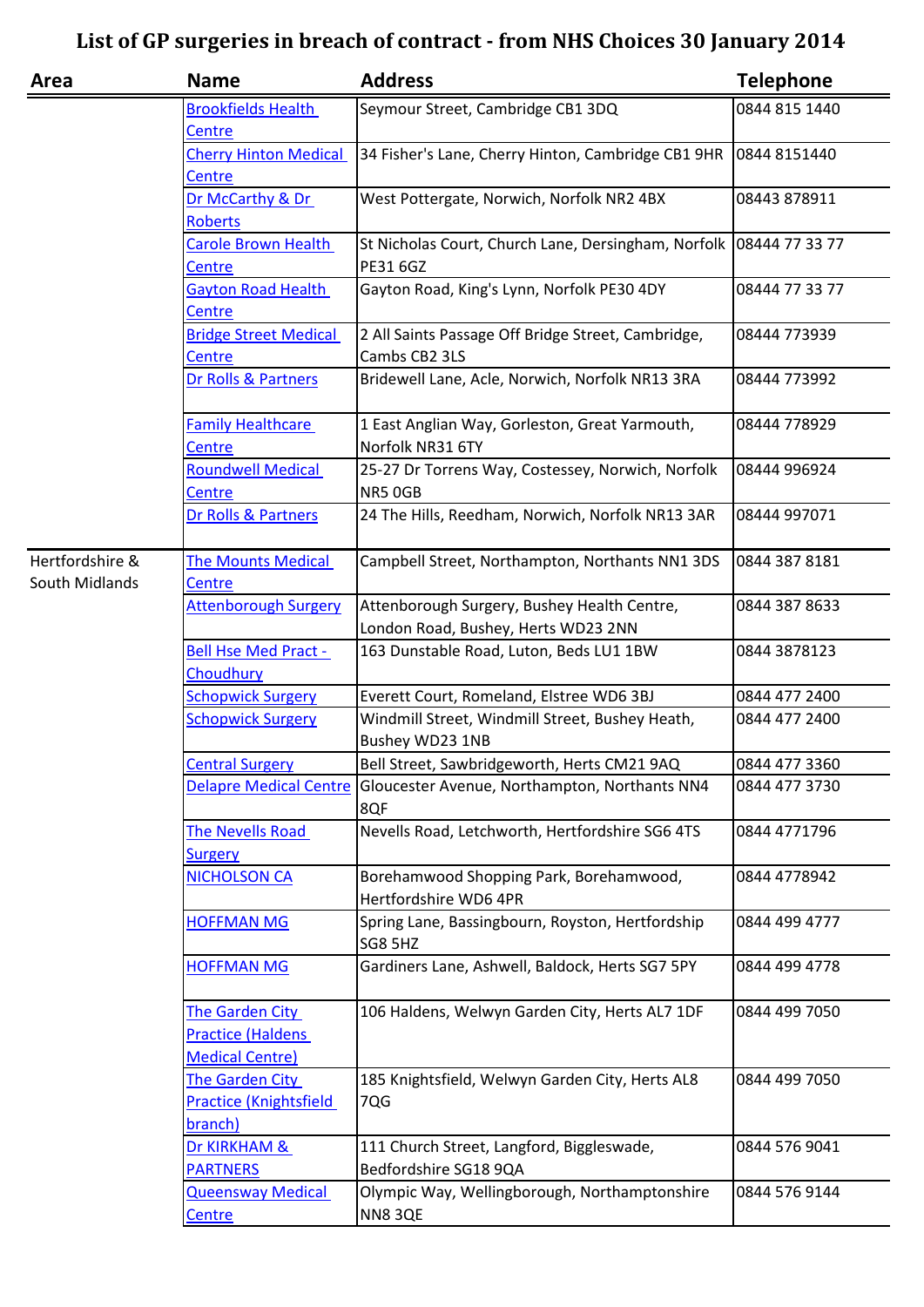| Area                                     | <b>Name</b>                                                  | <b>Address</b>                                                                             | <b>Telephone</b>               |
|------------------------------------------|--------------------------------------------------------------|--------------------------------------------------------------------------------------------|--------------------------------|
|                                          | <b>Houghton Close Surgery</b>                                | Houghton Close Surgery, 1 Houghton Close,                                                  | 0844 815 1055                  |
|                                          |                                                              | Ampthill, Bedfordshire MK45 2TG                                                            |                                |
|                                          | <b>Abington Park Surgery</b>                                 | Christchurch Medical Centre, Ardington Road,                                               | 0844 815 1111                  |
|                                          |                                                              | Northampton, Northamptonshire NN1 5LT                                                      |                                |
|                                          |                                                              | Redwell Medical Centre 1 Turner Road, Wellingborough, Northants NN8 4UT                    | 08444 772436                   |
|                                          | Neath Hill Health<br><b>Centre</b>                           | 1 Tower Crescent, Neath Hill, Milton Keynes,<br>Buckinghamshire MK14 6JY                   | 08444 773 011                  |
|                                          | <b>Rothwell Surgery</b>                                      | 109 Desborough Road, Kettering, Rothwell,<br>Northamptonshire NN14 6JQ                     | 08444 773131                   |
|                                          | <b>Everest House Surgery</b>                                 | Everest Way, Hemel Hempstead, Hertfordshire HP2<br>4HY                                     | 08444 778615                   |
|                                          | DR N DANSIE AND<br><b>PARTNERS (branch</b>                   | 9 High Street, Kimpton, Hertfordshire SG4 8RA                                              | 08448 151413                   |
|                                          | surgery)                                                     |                                                                                            |                                |
| Arden Hereford &<br>Worcestershire       | Drs Hakeem & Ahmad                                           | Church Hill Medical Centre, Tanhouse Lane, Church<br>Hill Redditch, Worcestershire B98 9AA | 0844 387 9666                  |
|                                          | <b>Whitehall Medical</b><br>Practice                         | Whitehall Medical Pract., Morton Gardens, Rugby,<br>Warwickshire CV21 3AQ                  | 0844 477 3713                  |
|                                          | Clarendon Lodge<br><b>Medical Practice</b>                   | 16 Clarendon Street, Leamington Spa, Warks CV32<br><b>5SS</b>                              | 0844 477 3985                  |
|                                          | <b>The Crossley Practice</b>                                 | 16/18 Henley Road, Bell Green, Coventry, West                                              | 0844 5769951                   |
|                                          | (Dr Ingrams & Partner)                                       | Midlands, England - Uk CV2 1LP                                                             |                                |
|                                          | Dr G A Caranci &<br><b>Partners</b>                          | The Bridge Surgery, 8 Evesham Road, Headless Cross<br>Redditch, Worcestershire B97 4LA     | 08444 771758                   |
|                                          | <b>Abbey Medical Centre</b>                                  | 42 Station Road, Kenilworth, Warwickshire CV8 1JD                                          | 08444 996932                   |
| Birmingham & the<br><b>Black Country</b> | <b>Albion House Surgery</b>                                  | Albion Street, Brierley Hill, West Midlands DY5 3EE                                        | 08443878760                    |
|                                          | <b>Withymoor Surgery</b>                                     | AW Surgeries, Squires Court, Brierley Hill, West<br>Midlands DY5 3RJ                       | 08443878760                    |
|                                          | Dr Khan I & Dr Iszatt M                                      | 113 Church Lane, Stechford, Birmingham, West<br>Midlands B33 9EJ                           | 08450711104                    |
|                                          | <b>Oakham Surgery</b>                                        | 213 Regent Road, Tividale, West Midlands B69 1RZ                                           | 01384 232044 / 0844<br>4773677 |
|                                          | Dr WARIYAR                                                   | Raynor Road Medical Ctr., 19 Raynor Road, Fallings<br>Park, Wolverhampton WV10 9QY         | 01902 728069 /<br>08443879400  |
|                                          | Dr P Machin & Partners                                       | Tile Cross Surgery, 144 Tile Cross Road, Tile Cross,<br>Birmingham B33 OLU                 | 0844 375 6565                  |
|                                          | Dr P Machin & Partners                                       | Church Road Surgery, 90 Church Road, Sheldon,<br>Birmingham B26 3TP                        | 0844 375 6565                  |
|                                          | <b>Sai Surgery - Great</b><br><b>Bridge Partnerships for</b> | 10 Slater Street, Great Bridge, Tipton, West Midlands 0844 477 1841 or<br>DY4 7EY          | 0121 557 9412                  |
|                                          | <b>Health</b>                                                |                                                                                            |                                |
|                                          | Drs Wadhwa H K                                               | Hobmoor Road Surgery, 533 Hobmoor Road,<br>Yardley, Birmingham B25 8TH                     | 0844 477-2479                  |
|                                          | Dr N J Warrington &<br><b>Partners</b>                       | Netherton Health Centre, Halesowen Road,<br>Netherton, Dudley DY2 9PU                      | 0844 4773705                   |
|                                          |                                                              |                                                                                            |                                |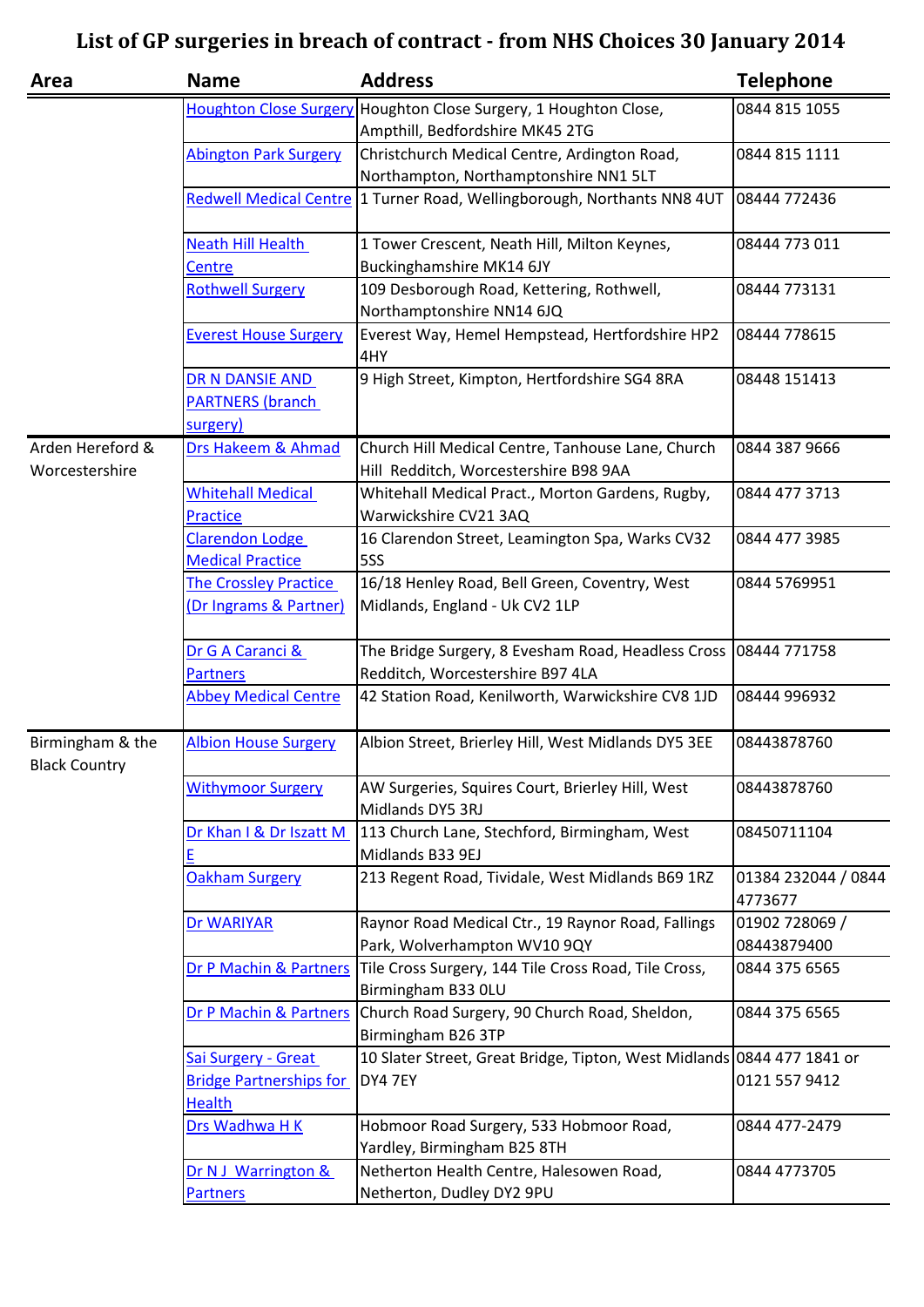| Area  | <b>Name</b>                        | <b>Address</b>                                                                       | <b>Telephone</b>             |
|-------|------------------------------------|--------------------------------------------------------------------------------------|------------------------------|
|       | <b>NORMAN ROAD</b>                 | 110 Norman Road, Smethwick, West Midlands B67                                        | 0844 499 6608                |
|       | <b>FAMILY SURGERY</b>              | 5PU                                                                                  |                              |
|       | (Norvic Family Practice)           |                                                                                      |                              |
|       |                                    |                                                                                      |                              |
|       | <b>VICTORIA HEALTH</b>             | Victoria Health Centre, 5 Suffrage Street, Smethwick,                                | 0844 499 6608                |
|       | <b>CENTRE (Norvic Family</b>       | West Midlands B66 3PZ                                                                |                              |
|       | Practice)                          |                                                                                      |                              |
|       | <b>The Limes Medical</b><br>Centre | 5 Birmingham Road, Walsall, W Midlands WS1 2LX                                       | 08443878<br>090/01922 612048 |
|       | Drs Kulshrestha R P &              | Cheddar Road Surgery, 55 Cheddar Road, Balsall                                       | 0845 070-2693                |
|       | <b>Kulshrestha S</b>               | Heath, Birmingham B12 9LJ                                                            |                              |
|       | <b>Wake Green Surgery</b>          | Wake Green Surgery, 7 Wake Green Road, Moseley,                                      | 0845 072 4675                |
|       |                                    | Birmingham, West Midlands B13 9HD                                                    |                              |
|       |                                    |                                                                                      |                              |
|       | Dr Karamdad D R & Dr               | Al-Shafa Medical Practice, 5-7 Little Oaks Road,                                     | 0845 073-0390                |
|       | Ali Z                              | Aston, Birmingham B6 6JY                                                             |                              |
|       | Dr Hall M G & Partners             | The Sparkhill Surgery, 578 Stratford Road, Sparkhill,                                | 0845 074-0449                |
|       |                                    | Birmingham B11 4AN                                                                   |                              |
|       | Dr Kumar R S &                     | 119 Chester Road, Streetly, Sutton Coldfield, West                                   | 0845 077-0026                |
|       | Partners, Streetly                 | Midlands B74 2HE                                                                     |                              |
|       | <b>Surgery</b><br>Dr Kumar R S &   | 169 Old Oscott Lane, Great Barr, Birmingham B44                                      | 0845 077-0029                |
|       | Partners, Old Oscott               | 8TU                                                                                  |                              |
|       | <b>Lane Surgery</b>                |                                                                                      |                              |
|       | <b>Park Medical Centre</b>         | Park Medical Centre, 691 Coventry Road, Small                                        | 0845 124-3777                |
|       |                                    | Heath, Birmingham B10 OJL                                                            |                              |
|       | <b>Black Country Family</b>        | Black Country Family Practice, Neptune Health Park,                                  | 0845 155 0070 /              |
|       | Practice                           | Sedgley Road West, Tipton DY4 8PX                                                    | 0121 612 1802                |
|       | Dr Prasad KT                       | 6 Dyas Road, Great Barr, Birmingham B44 8SF                                          | 0845 601 6576                |
|       | Dr Prasad KT                       | 9 Twickenham Road, Kingstanding, Birmingham B44                                      | 0845 601 6576                |
|       |                                    | <b>ONN</b>                                                                           |                              |
|       | Dr Prasad M                        | Apollo Surgery, 619 Kings Road, Great Barr,                                          | 0845 675-0561                |
|       |                                    | Birmingham B44 9HW                                                                   |                              |
|       | Drs Bickley P & Salmon             | Shanklin House Surgery, 190 Aston Lane,                                              | 0845 675-0562                |
|       | D <sub>N</sub><br>Dr Bhomra D S    | Handsworth, Birmingham B20 3HE<br>Aylesbury Surgery, Warren Farm Road, Kingstanding, | 0845 675-0563                |
|       |                                    | Birmingham B44 ODX                                                                   |                              |
|       | Drs Abdel-Malek G T &              | St George's Medical Centre, 119 School Road,                                         | 0845 675-0572                |
|       | Matta IYA                          | Moseley, Birmingham B13 9TX                                                          |                              |
|       | Dr Saikia-Varman N &               | Bromford Medical Centre, 1 Warstone Tower,                                           | 0845 675-0578                |
|       | Dr Lavin I - Bromford              | Bromford Drive, Birmingham B36 8TU                                                   |                              |
|       | <b>Drive</b>                       |                                                                                      |                              |
|       | Dr Saikia-Varman N &               | Church Lane Medical Centre, 111 Church Lane,                                         | 0845 675-0579                |
|       | Dr Lavin I - Church Lane           | Stechford, Birmingham B33 9EJ                                                        |                              |
|       | Dr Kumar S & Dr Sinha              | Bucklands End Lane Surgery, 36 Bucklands End Lane,                                   | 0845 675-0588                |
|       |                                    | Castle Bromwich, Birmingham B34 6BP                                                  |                              |
|       | <b>EDNAM HOUSE</b>                 | Gomer Street, Willenhall, West Midlands WV13 2DR                                     | 0845 711 1110                |
|       |                                    |                                                                                      |                              |
| Essex | <b>Barbara Castle Health</b>       | Broadley Road, Harlow, Essex CM19 5SJ                                                | 08445769140                  |
|       | <b>Centre</b>                      |                                                                                      |                              |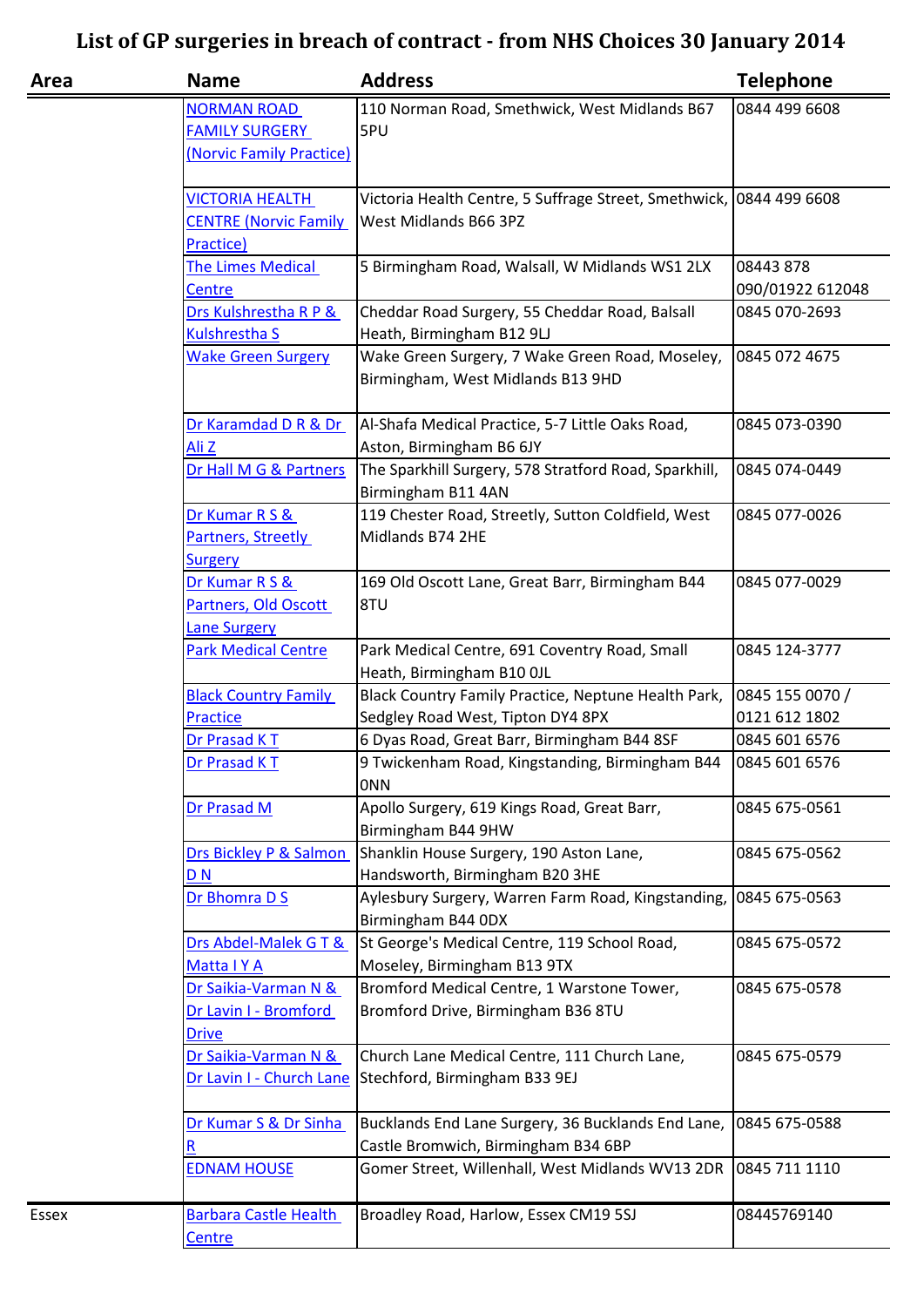| Area              | <b>Name</b>                                   | <b>Address</b>                                                                             | <b>Telephone</b>                 |
|-------------------|-----------------------------------------------|--------------------------------------------------------------------------------------------|----------------------------------|
|                   | <b>Humber Road Surgery</b>                    | Humber Road Surgery, 27 Humber Road,<br>Chelmsford, Essex CM1 7PE                          | 0844 387 8773                    |
|                   | <b>Sunrise Avenue Surgery</b>                 | 143 Sunrise Avenue, Chelmsford, Essex CM1 4JW                                              | 0844 387 8777                    |
|                   |                                               | Dr A K Abeyewardene & 19 Wharf Road, Stanford-le-Hope, Essex SS17 0BZ                      | 0844 477 3075                    |
|                   | Partner                                       |                                                                                            |                                  |
|                   | <b>Stock Surgery</b>                          | Common Road, Stock, Ingatestone, Essex CM4 9NF                                             | 0844 477 3088                    |
|                   | Partner                                       | Dr A K Abeyewardene & 111 Orsett Road, Grays, Essex RM17 5HA                               | 0844 477 3125                    |
|                   |                                               | Dr R M Patel & Partners 91 Rushbottom Lane, Benfleet, Essex SS7 4EA                        | 0844 477 8732                    |
|                   | Dr S.C. Hiscock and<br><b>Partners</b>        | 91 Rushbottom Lane, Benfleet, Essex SS7 4EA                                                | 0844 477 8732                    |
|                   | <b>Lister Medical Centre</b>                  | Lister House, Staple Tye, Harlow, Essex CM18 7LU                                           | 0844 576 9010                    |
|                   | Dr D M Lowry &<br><b>Partners</b>             | 301 High Street, Epping, Essex CM16 4DA                                                    | 0844 576 9797                    |
|                   | <b>Robert Frew Medical</b><br><b>Partners</b> | Robert Frew Medical Centre, Silva Island Way,<br>Wickford, Essex SS12 9NR                  | 0844 815 1150                    |
|                   | <b>Robert Frew Medical</b><br><b>Partners</b> | 2 Franklins Way, Wickford, Essex SS11 8AT                                                  | 0844 8151150                     |
|                   | <b>Chigwell Medical</b><br><b>Centre</b>      | 300 Fencepiece Road, Ilford, Essex IG6 2TA                                                 | 08443 878 866                    |
|                   | <b>Portland Medical</b><br><b>Practice</b>    | Ypres Road, Colchester, Essex CO2 7UW                                                      | 08443 878890                     |
|                   | <b>Ongar Health Centre</b>                    | Bansons Lane, Ongar, Essex CM5 9AR                                                         | 08444 771777                     |
|                   | Dr Lester & Partners                          | 41 Rectory Road, Benfleet, Essex SS7 2NA                                                   | 08444 773291                     |
|                   | <b>The Hamilton Practice</b>                  | Keats House, Bush Fair, Harlow, Essex CM18 6LY                                             | 08444 773558                     |
|                   | Dr H U Din                                    | 58 Laindon Road, Billericay, Essex CM12 9LD                                                | 08444 773619                     |
|                   | Dr Lewis & Partners                           | Audley Mills Surgery, 57 Eastwood Road, Rayleigh,<br>Essex SS6 7JF                         | 08444 778596                     |
|                   | Dr M R Lissmann &<br><b>Partners</b>          | Mount Avenue, Shenfield, Brentwood, Essex CM13<br>2NL                                      | 08444 778706                     |
| North East London | Dr LIPMAN & partners                          | Grahame Park Health Ctr., The Concourse, Grahame<br>Park Estate, Colindale, London NW9 5XT | 08443879193                      |
|                   | Dr D Kana - Chadwell<br><b>Heath Surgery</b>  | Chadwell Heath Surgery, 72 Chadwell Heath Lane,<br>Chadwell Heath Romford, Essex RM6 4AF   | 02085861430 (ext.<br>0844477373) |
|                   | Lane End Medical<br>Group                     | 2 Penshurst Gardens, Edgware, Middlesex HA8 9GJ                                            | 0844 375 6867                    |
|                   | Drs. Hamilton-<br>Smith, Oladimeji &          | Chadwell Heath Health Centre, Ashton Gardens,<br>Chadwell Heath, Romford, Essex RM6 6RT    | 0844 387 8044                    |
|                   | Imran<br>Dr I R Minshull and                  | Northgate Avenue, Chester, Cheshire, Cheshire CH2                                          | 0844 3878396                     |
|                   | Partner                                       | 2DX                                                                                        |                                  |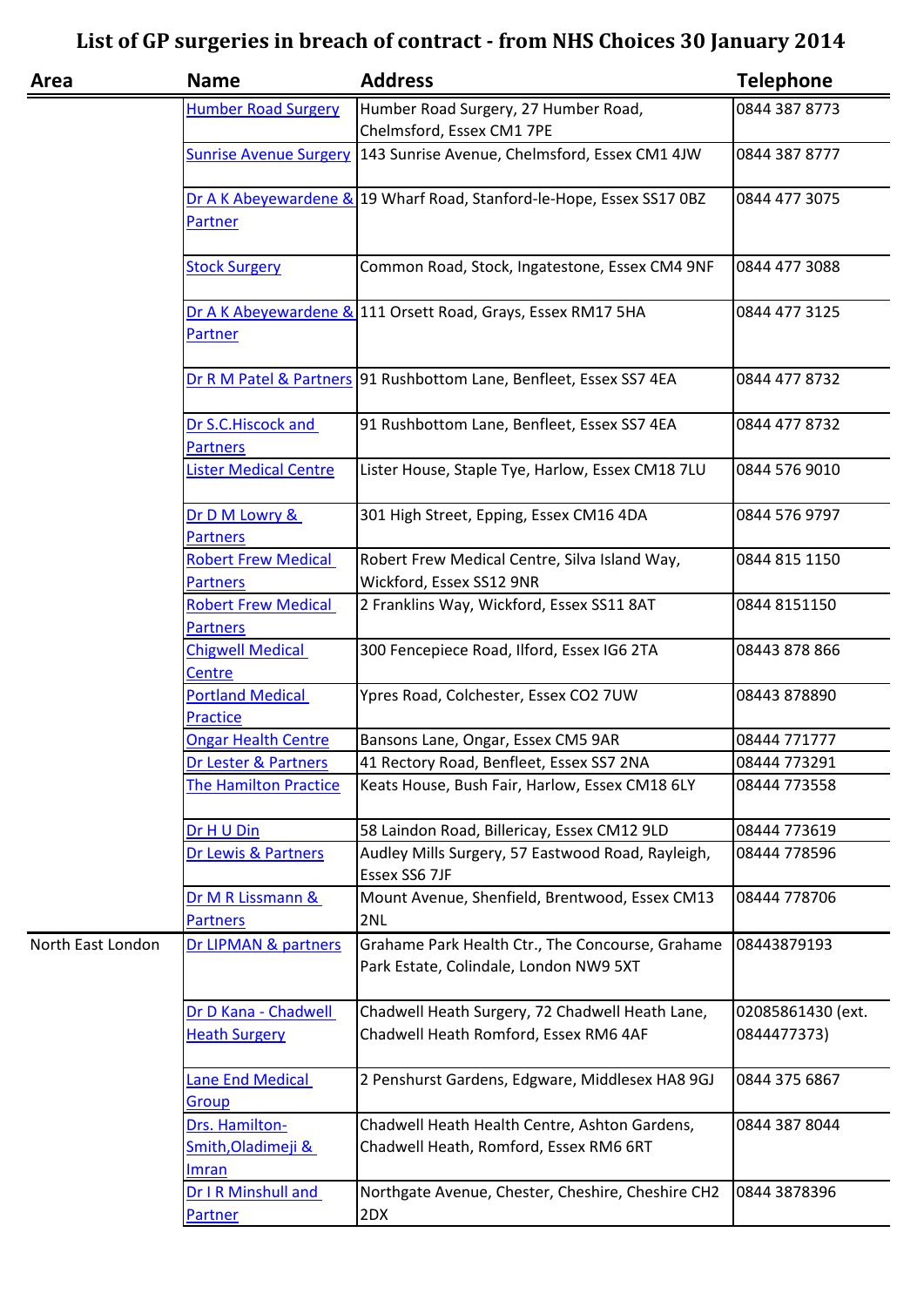| Area              | <b>Name</b>                                       | <b>Address</b>                                                                          | <b>Telephone</b> |
|-------------------|---------------------------------------------------|-----------------------------------------------------------------------------------------|------------------|
|                   | The Handsworth                                    | Handsworth Medical Practice, The Health Centre,                                         | 0844 3878525     |
|                   | <b>Medical Practice</b>                           | Handsworth Avenue, Highams Park E4 9PD                                                  |                  |
|                   |                                                   |                                                                                         |                  |
|                   | Longrove surgery                                  | 70 Union Street, Barnet, Herts, Barnet EN5 4HT                                          | 0844 477 3475    |
|                   | Dr HASAN & partner                                | 42 Station Road, London NW4 3SU                                                         | 0844 477 8570    |
|                   | <b>Orchards Health Centre</b>                     | Orchards Health and Family Centre, Gasgoine Road,                                       | 0844 4770955     |
|                   |                                                   | Barking, Essex IG11 7RS                                                                 |                  |
|                   | Dr Samuel & Partner -                             | Harrow Road Surgery, 108-110 Harrow Road,                                               | 0844 477-8944    |
|                   | <b>Harrow Road Surgery</b>                        | Leytonstone, London E11 3QE                                                             |                  |
|                   | Latymer Road Surgery                              | The Surgery, 2a Latymer Road, Edmonton N9 9PU                                           | 0844 499 7057    |
|                   | <b>Highgrove Surgery</b>                          | 113-115 Marlborough Road, Dagenham, Essex RM8<br>2ES                                    | 0844 815 1100    |
|                   | <b>Riley House Surgery</b>                        | Riley House Surgery, 413 Hertford Road, Enfield,<br>Middlesex EN3 5PR                   | 0844 815 1379    |
|                   | <b>BROMLEY-BY-BOW</b><br><b>HEALTH CENTRE</b>     | St. Leonards Street, Bow, London E3 3BT                                                 | 0844 8151020     |
|                   | <b>XX Place</b>                                   | 2 Stayners Road, London E1 4AH                                                          | 0844 8151020     |
|                   | <b>HARLEY GROVE</b>                               | 15 Harley Grove, London E3 2AT                                                          | 0844 8151890     |
|                   | <b>MEDICAL CENTRE - PMS</b>                       |                                                                                         |                  |
| North West London | <b>The Law Medical Group</b>                      | The Law Medical, Group Practice, 9 Wrottesley Road, 08444773479                         |                  |
|                   | Practice                                          | London NW10 5UY                                                                         |                  |
|                   |                                                   | The Beechcroft Medical 34 Beechcroft Gardens, Wembley, Middlesex HA9                    | 0844 387 8444    |
|                   | <b>Centre</b>                                     | 8EP                                                                                     |                  |
|                   | <b>WEMBLEY PARK</b>                               | 21 Wembley Park Drive, Wembley, Middx HA9 8HD                                           | 0844 387 9898    |
|                   | <b>MEDICAL CENTRE</b>                             |                                                                                         |                  |
|                   | <b>Randolph Surgery</b>                           | 235a Elgin Avenue, London W9 1NH,                                                       | 0844 477 1763    |
|                   |                                                   | http://www.randolphsurgery.org/ W9 1NH                                                  |                  |
|                   | <b>WASU MEDICAL</b>                               | Wasu Medical Centre, 275a Kings Road, South                                             | 0844 477 3387    |
|                   | <b>CENTRE</b>                                     | Harrow, Middlesex HA2 9LG                                                               |                  |
|                   |                                                   | The Law Medical Group Law Medical Group Practice, 124-128 Harrow Road,                  | 0844 477 3479    |
|                   | <b>Practice</b>                                   | Wembley, Middx HA9 6QQ                                                                  |                  |
|                   | <b>FORTY WILLOWS</b>                              | 46 Forty Lane, Wembley, Middx HA9 9HA                                                   | 0844 477 3497    |
|                   | <b>SURGERY Dr Bayer &amp;</b>                     |                                                                                         |                  |
|                   | partners                                          |                                                                                         |                  |
|                   | <b>Headstone Lane</b><br><b>Medical Centre Dr</b> | Headstone Lane Medical Centre, 238 Headstone<br>Lane, North Harrow, Middlesex HA2 6LY   | 0844 477 4005    |
|                   | RAVIKUMAR & partn                                 |                                                                                         |                  |
|                   | The New Elgin Practice                            | 44 Chippenham Road, London W9 2AF                                                       | 0844 477 8728    |
|                   |                                                   |                                                                                         |                  |
|                   | The Lillie Road Surgery                           | 82 Lillie Road, Fulham, London SW6 1TN                                                  | 0844 477 8791    |
|                   | <b>The Enterprise Practice</b>                    | Belmont Health Centre, 516 Kenton Lane, Harrow,                                         | 0844 576 9444    |
|                   | Dr Sado Dr Allwright                              | Middx HA3 7LT                                                                           |                  |
|                   | Dr ALLEN & partners                               | The Eastcote Health Ctr., 2a Abbotsbury Gardens,<br>Eastcote, Pinner, Middlesex HA5 1TG | 0844 576 9965    |
|                   |                                                   |                                                                                         |                  |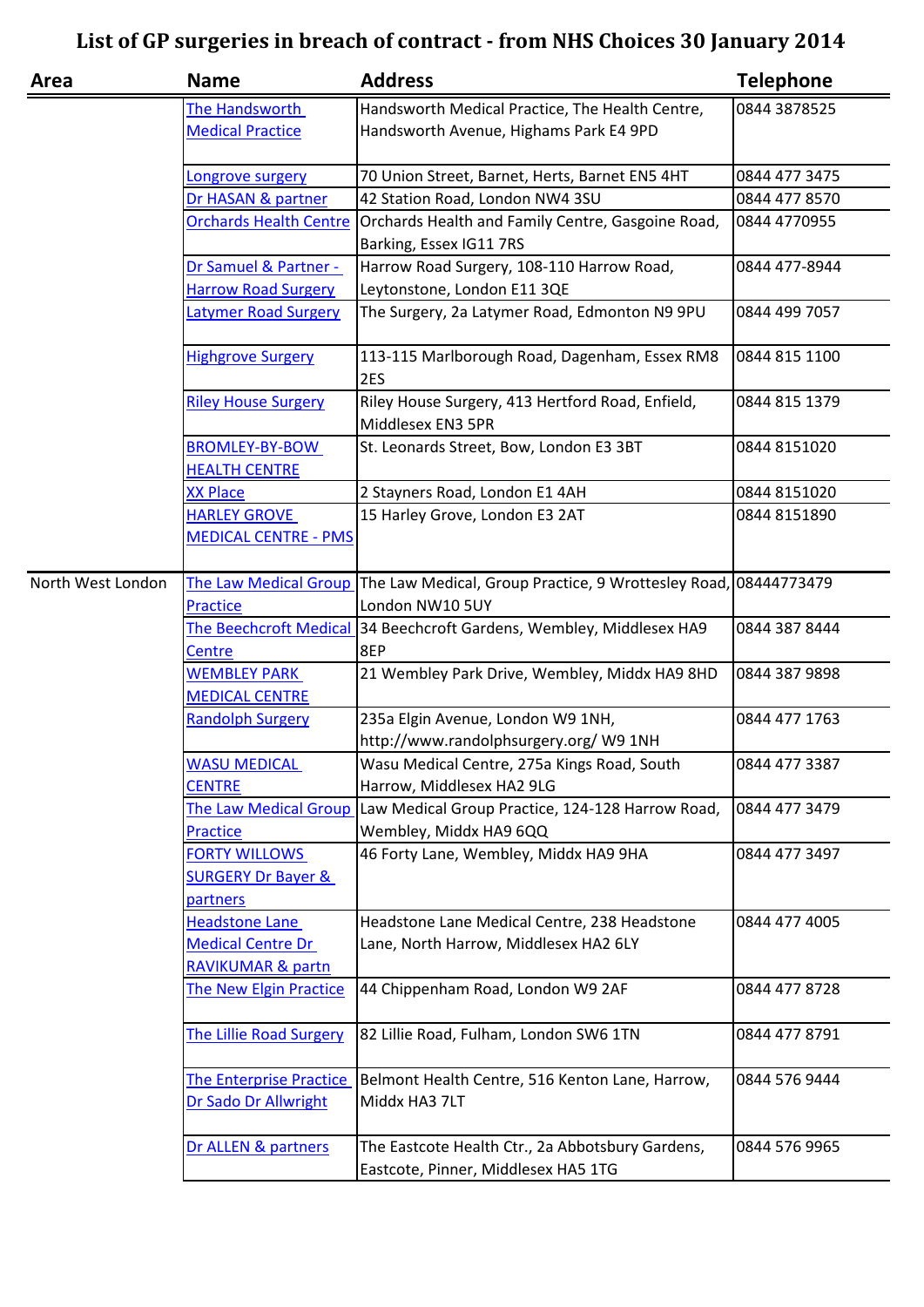| Area                 | <b>Name</b>                                                                          | <b>Address</b>                                                                             | <b>Telephone</b>             |
|----------------------|--------------------------------------------------------------------------------------|--------------------------------------------------------------------------------------------|------------------------------|
|                      | <b>GLADSTONE MEDICAL</b><br><b>CENTRE Dr</b><br><b>DEKARESILVER &amp;</b><br>partner | Gladstone Medical Centre, 5 Dollis Hill Lane, London<br><b>NW2 6JH</b>                     | 0844 815 1345                |
|                      |                                                                                      | Blessing Medical Centre 307 Kilburn Lane, London, London W9 3EG                            | 0844 815 1522                |
|                      | <b>Lisson Grove Health</b><br><b>Centre</b>                                          | Gateforth Street, London, London NW8 8EG                                                   | 08443 878797                 |
| South London         | <b>Good Health PMS -</b><br><b>Erith Health Centre</b>                               | Erith Health Centre, 50 Pier Road, Erith, Kent DA8<br>1RQ                                  | 08443879283                  |
|                      | Dr B Baskaran &<br><b>Partners</b>                                                   | Parkway Health Centre 01, Parkway, New Addington, 08448151331<br>Croydon, Surrey CR0 0JA   |                              |
|                      | <b>Aylesbury Partnership</b><br><b>Commercial Way</b><br><b>Surgery</b>              | 109 Commercial Way, Peckham, London SE15 6DB                                               | 0844 375 6375                |
|                      | <b>Aylesbury Partnership</b><br><b>The Aylesbury Medical</b><br>Centre               | Unit 6 Taplow, Thurlow Street, London SE17 2XE                                             | 0844 375 6375                |
|                      | <b>Aylesbury Partnership</b><br>The Dun Cow Surgery                                  | 279 Old Kent Road, London SE1 5LU                                                          | 0844 375 6375                |
|                      | <b>ASHBURTON PARK</b><br><b>MEDICAL PRACTICE</b>                                     | 416 Lower Addiscombe Road, Croydon, Surrey CRO<br>7AG                                      | 0844 387 8080                |
|                      | <b>Good Health PMS -</b><br><b>Barnehurst Surgery</b>                                | 83 Barnehurst Road, Bexleyheath, Kent DA7 6HD                                              | 0844 387 9283                |
|                      | <b>Forest Hill Group</b><br><b>Practice</b>                                          | The Forest Hill Road Group Practice, 1 Forest Hill<br>Road, London SE22 0SQ                | 0844 477 3996                |
|                      | <b>Wandsworth Medical</b><br>Centre                                                  | 90-92 Garratt Lane, Wandsworth, London SW18 4DD 0844 4773230                               |                              |
|                      | P J Ilves                                                                            | Danebury Avenue Surgery, 351 Danebury Avenue,<br>Roehampton, London SW15 4DU               | 0844 4773782                 |
|                      | M G Durham                                                                           | Chatfield Medical Centre, 50 Chatfield Road,<br>Battersea, London SW11 3UJ                 | 0844 499 6606                |
|                      | The Coldharbour<br><b>Surgery (Lead GP - Dr</b><br><b>BAKSH)</b>                     | 79 William Barefoot Drive, Eltham, London SE9 3JD                                          | 0844 499 6990                |
|                      | Parkway Health Centre                                                                | Parkway Health Centre, Parkway, New Addington,<br>Croydon, Surrey CRO OJA                  | 0844 8151132                 |
|                      | Dr BARRETT & partners                                                                | 2 Erith Road, Belvedere, Kent DA17 6EZ                                                     | 08444 778 909                |
|                      | Dr GUPTA & partner<br>Dr GUPTA & partner                                             | 209 Wickham Street, Welling, Kent DA16 3LP<br>The Waverley Practice, 37 Waverley Crescent, | 08445 769081<br>08445 769081 |
|                      |                                                                                      | Plumstead, London SE18 7QU                                                                 |                              |
| <b>Thames Valley</b> | Drs Essa & Harrold                                                                   | The Surgery, 72 London Street, Reading, Berkshire<br>RG1 4SJ                               | 08444773950                  |
|                      | <b>The Mandeville Practice</b>                                                       | Hannon Road, Aylesbury, Buckinghamshire,<br>Buckinghamshire HP21 8TR                       | 0844 387 8383                |
|                      | <b>Chiltern House</b><br>Med.Centre                                                  | 35 Browns Road, Holmer Green, Buckinghamshire<br><b>HP15 6RZ</b>                           | 0844 477 1846                |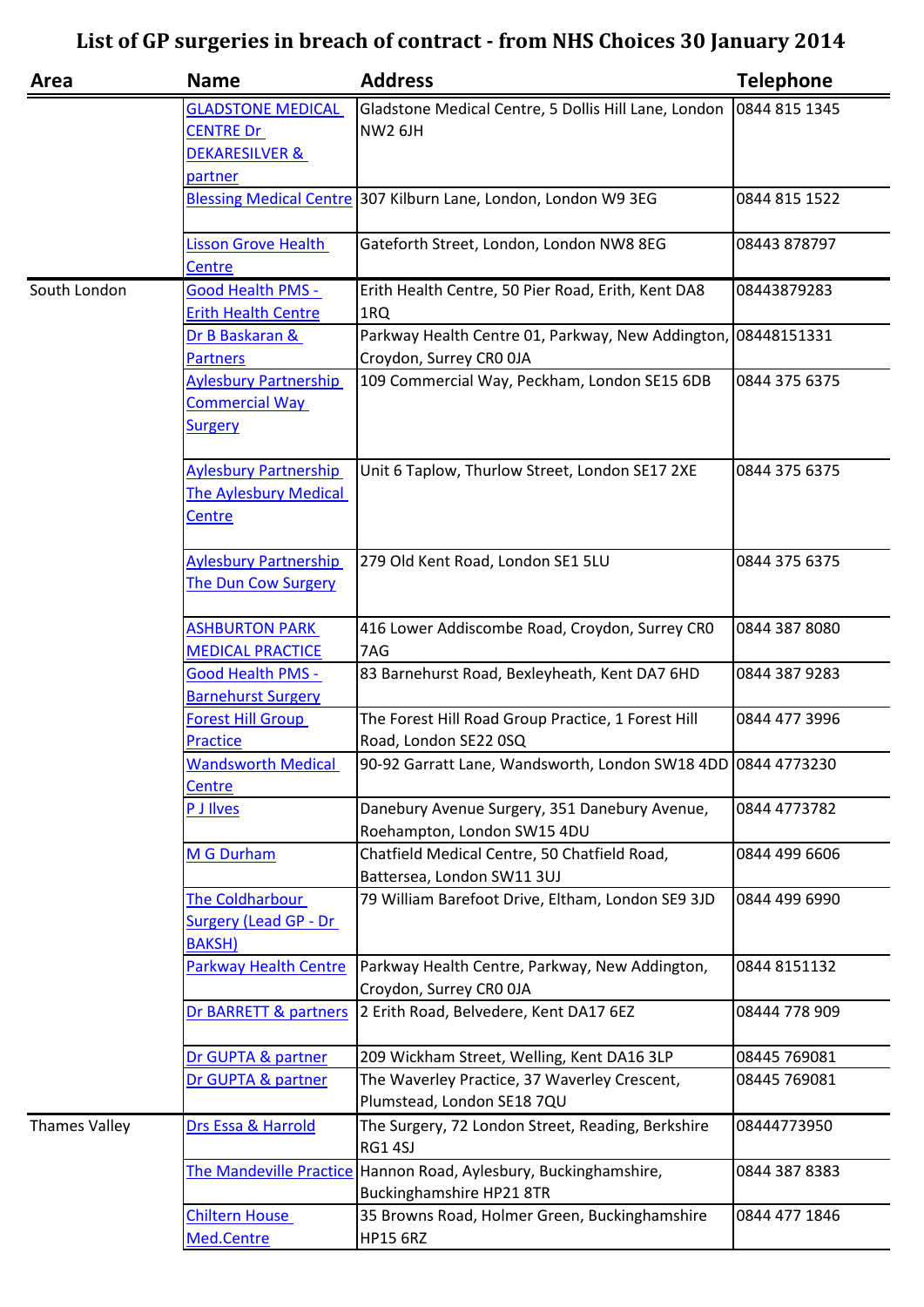| Area                                    | <b>Name</b>                                      | <b>Address</b>                                                                                 | <b>Telephone</b> |
|-----------------------------------------|--------------------------------------------------|------------------------------------------------------------------------------------------------|------------------|
|                                         | <b>Chiltern House</b><br>Med.Centre              | 45-47 Temple End, High Wycombe, Bucks HP13 5DN                                                 | 0844 477 1848    |
|                                         | <b>Ringmead Medical</b><br>Practice - Birch Hill | Birch Hill Medical Centre, Leppington, Bracknell,<br>Berks RG12 7WW                            | 0844 477 3609    |
|                                         | <b>Ringmead Medical</b>                          | Great Hollands Health Centre, Great Hollands                                                   | 0844 477 3614    |
|                                         | <b>Practice - Great</b>                          | Square, Bracknell, Berks RG12 8WY                                                              |                  |
|                                         | <b>Hollands</b>                                  |                                                                                                |                  |
|                                         | Dr K Sadhra & Partner                            | Manor Park Medical Centre, 2 Lerwick Drive, Slough<br>SL1 3XU                                  | 0844 4770946     |
|                                         | Dr K Sadhra & Partner                            | The Surgery, 15 Princes Street, Slough SL1 1SB                                                 | 0844 4770946     |
|                                         | <b>Woodlands Surgery</b>                         | 4 Burchester Place, Grimsbury, Banbury, Oxfordshire 0844 4773628<br><b>OX16 3WT</b>            |                  |
|                                         | The Grove Medical                                | The Grove Medical Centre, 3 Vale Avenue, Grove,                                                | 0844 4773952     |
|                                         | <b>Centre</b><br><b>Godswell Lodge Surgery</b>   | Wantage Oxon OX12 7LU<br>The Surgery, Godswell Lodge, Church Street,                           | 0844 4778595     |
|                                         |                                                  | Bloxham OX15 4ES                                                                               |                  |
|                                         | <b>Carrington House</b><br><b>Surgery</b>        | 19 Priory Road, High Wycombe, Bucks HP13 6SL                                                   | 0844 4996988     |
|                                         | The Stokenchurch                                 | Oxford Road, Stokenchurch, Buckinghamshire HP14                                                | 0844 576 9633    |
|                                         | <b>Medical Centre,</b>                           | 3SX                                                                                            |                  |
|                                         | Amersham Health                                  | Chiltern Avenue, Amersham, Bucks HP6 5AY                                                       | 08444 778733     |
|                                         | <b>Centre</b>                                    |                                                                                                |                  |
| Bath Gloucestershire   Hathaway Medical |                                                  | Hathaway Medical Centre, Middlefield Road,                                                     | 0844 4120023     |
| Swindon & Wiltshire                     | Centre                                           | Chippenham, Wiltshire SN14 6GT                                                                 |                  |
|                                         | The Lodge Surgery                                | The Lodge Surgery, Lodge Road, Chippenham,<br>Wiltshire SN15 3SY                               | 0844 4770919     |
|                                         | Dr D Lane & Partners                             | Forest Health Care, Health Centre, Dockham Road,<br>Cinderford Glos GL14 2AN                   | 0844 4773681     |
|                                         | Dr Crouch T & Partners                           | Frithwood Surgery, 45 Tanglewood Way, Bussage,<br>Stroud GL6 8DE                               | 0844 4778617     |
|                                         | <b>Priory Road Medical</b>                       | Priory Road Medical Centre, Park South, Swindon,                                               | 0844 4778643     |
|                                         | <b>Centre</b>                                    | Wiltshire SN3 2EZ                                                                              |                  |
|                                         | The Southbroom                                   | The Southbroom Surgery, The Green, Devizes,                                                    | 0844 4778657     |
|                                         | <b>Surgery</b>                                   | Wiltshire SN10 1LQ                                                                             |                  |
|                                         | Dr West SE & Partners                            | The Corinthian Surgery, St Pauls Medical Centre, 121<br>Swindon Road, Cheltenham Glos GL50 4DP | 0844 4778960     |
|                                         | <b>Adcroft Surgery</b>                           | Adcroft Surgery, Prospect Place, Trowbridge,<br>Wiltshire, Wiltshire BA14 8QA                  | 0844 4778988     |
|                                         | Dr Roberts & Partners                            | Dockham Road Surgery, Dockham Road, Cinderford,<br>Glos GL14 2AN                               | 0844 8151058     |
|                                         | <b>Church Street Practice</b>                    | 77 Church Street, Tewkesbury, Glos GL20 5RY                                                    | 0844 848 4661    |
|                                         | Dr Rigby AN & Partners                           | Church Street Practice, 77 Church Street,<br>Tewkesbury, Glos GL20 5RY                         | 0844 8484661     |
|                                         | <b>Hathaway Surgery</b>                          | 32 New Road, Chippenham, Wiltshire SN15 1HP                                                    | 08444 120023     |
|                                         | <b>North Swindon Practice</b>                    | North Swindon Practice, Home Ground Surgery,                                                   | 08444 996631     |
|                                         |                                                  | Thames Avenue, Haydon Wick, Swindon, Wiltshire                                                 |                  |
|                                         |                                                  | SN25 1QQ                                                                                       |                  |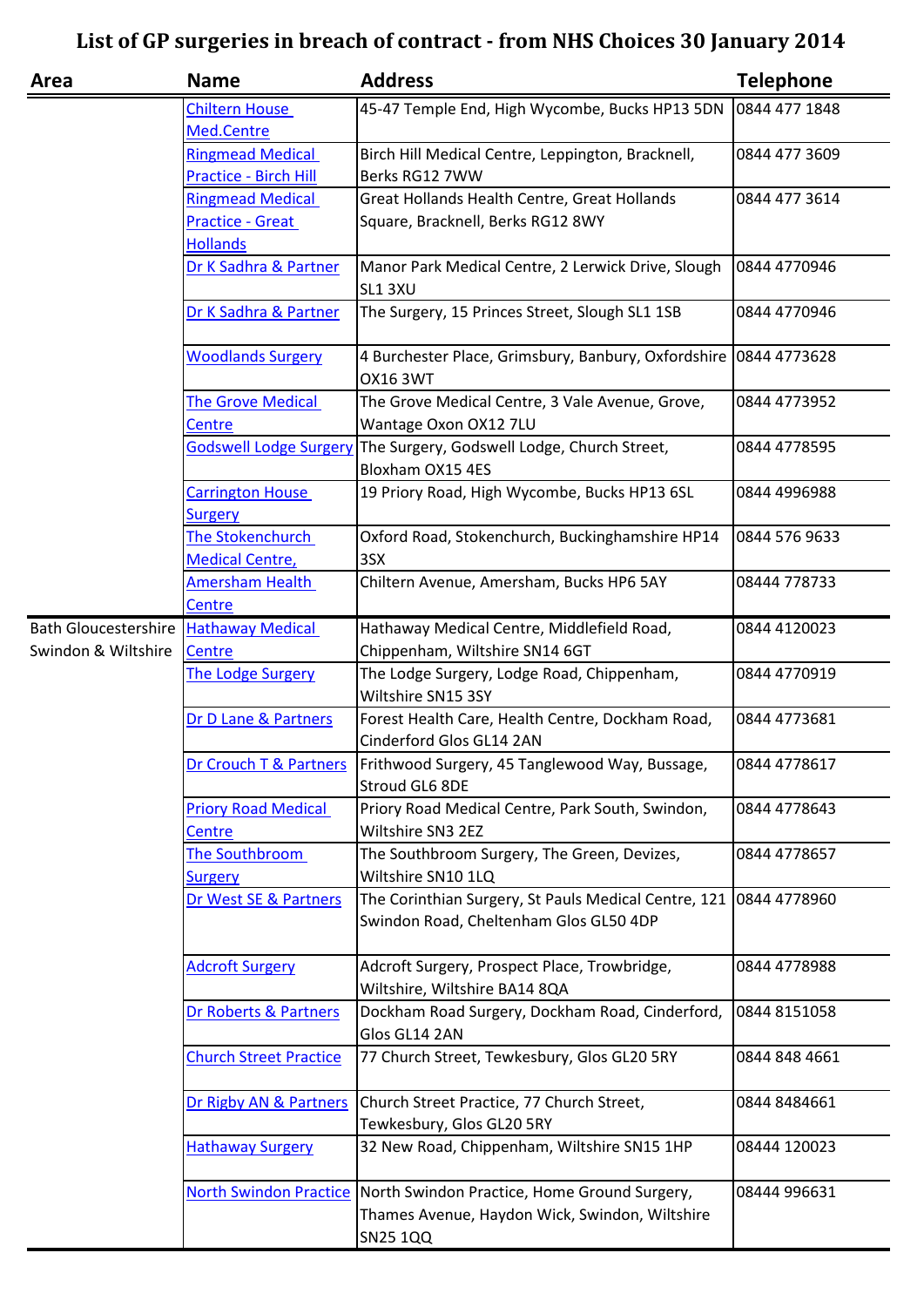| Area                      | <b>Name</b>                 | <b>Address</b>                                                                 | <b>Telephone</b> |
|---------------------------|-----------------------------|--------------------------------------------------------------------------------|------------------|
| <b>Bristol N Somerset</b> | <b>The Green Practice</b>   | Clevedon Medical Centre, The Green Practice, Old                               | 0844 4773720     |
| Somerset & S              |                             | Street, Clevedon BS21 6DG                                                      |                  |
| Gloucestershire           |                             |                                                                                |                  |
| Kent & Medway             | Dr Grice D J P &            | Northgate Medical Practice, 1 Northgate,                                       | 08444778757      |
|                           | <b>Partners</b>             | Canterbury, Kent CT1 1WL                                                       |                  |
|                           | Dr Shar M B & Partner       | 28 Faversham Road, Seasalter, Whitstable, Kent CT5<br>4AR                      | 0844 387 8111    |
|                           | <b>Wye Surgery</b>          | Wye Surgery, Oxenturn Road, Wye, Ashford, Kent<br><b>TN25 5AY</b>              | 0844 387 8419    |
|                           | Dr Shar M B & Partner       | 32 Saddleton Road, Whitstable, Kent CT5 4JQ                                    | 0844 387 8666    |
|                           | Dr Sigurdsson R G &         | The Park Surgery, 116 Kings Road, Herne Bay, Kent                              | 0844 3879933     |
|                           | <b>Partners</b>             | CT6 5RE                                                                        |                  |
|                           | Dr Sigurdsson R G &         | Herne And Broomfield Surgery, Broomfield Road,                                 | 0844 3879933     |
|                           | <b>Partners</b>             | Herne Bay, Kent CT6 7LY                                                        |                  |
|                           | <b>Appledore Surgery</b>    | The Surgery, The Street, Appledore, Ashford Kent<br><b>TN26 2AE</b>            | 0844 477 3989    |
|                           | Dr Lloyd-Davies S H &       | The Medical Centre, Hadlow Old School, School                                  | 0844 4772442     |
|                           | Partner                     | Lane, Hadlow Kent TN11 OET                                                     |                  |
|                           | <b>Aylesford Medical</b>    | Admiral Moore Drive, Royal British Legion, Aylesford,                          | 0844 4778676     |
|                           | <b>Centre</b>               | Maidstone Kent ME20 7SE                                                        |                  |
|                           | Dr Selvan S T & Partner     | 119 Long Catlis Road, Parkwood, Rainham,<br>Gillingham Kent ME8 9RR            | 0844 8151226     |
|                           | Dr Patel J R A &            | Istead Rise Surgery, Worcester Close, Istead Rise,                             | 0844 8151333     |
|                           | <b>Partners</b>             | Gravesend Kent DA13 9LB                                                        |                  |
|                           | Dr Patel J R A &            | Shorne Village Surgery, Crown Lane, Shorne,                                    | 0844 8151333     |
|                           | <b>Partners</b>             | Gravesend DA12 3DY                                                             |                  |
|                           | Dr Cawdron B A              | Martello Medical Practice, 20 Chapel Road,                                     | 08443 878 343    |
|                           |                             | Dymchurch, Romney Marsh, Kent TN29 0TD                                         |                  |
| Surrey & Sussex           | <b>Judges Close Surgery</b> | Judges Close Surgery, Judges Terrace High Street,                              | 0844 387 9911    |
|                           |                             | East Grinstead, West Sussex RH19 3AA                                           | 01342 777478     |
|                           | Dr STOTT & partners         | Tadworth Medical Centre, 1 Troy Close, Tadworth,<br>Surrey KT20 5JE            | 0844 387 9990    |
|                           | <b>Stoughton Road</b>       | 2 Stoughton Road, Guildford, Surrey GU1 1LL                                    | 0844 477 3051    |
|                           | <b>Surgery</b>              |                                                                                |                  |
|                           | <b>The Student Health</b>   | University of Surrey, Guildford, Surrey GU2 7XH                                | 0844 477 3051    |
|                           | <b>Centre</b>               |                                                                                |                  |
|                           | <b>Wodeland Surgery</b>     | 91-93 Wodeland Avenue, Guildford, Surrey GU2 4YP                               | 0844 477 3051    |
|                           | <b>Pound Hill Surgery</b>   | Copthorne Branch Surgery, Lewiston, Copthorne<br>Bank, West Sussex RH10 3RE    | 0844 4771815     |
|                           | <b>Pound Hill Surgery</b>   | Pound Hill Medical Group, 1 Crawley Lane, Crawley,<br>West Sussex RH10 7DX     | 0844 4771816     |
|                           | Dr WALL & partners          | St Johns Family Practice, Hermitage Road, St John's<br>Woking, Surrey GU21 8TD | 0844 4771852     |
|                           | <b>Flansham Park Health</b> | Flansham Park Health Centre, 109 Flansham Park,                                | 0844 4773182 or  |
|                           | Centre                      | Felpham, West Sussex PO22 6DH                                                  | 01243 210086     |
|                           | Little Common Surgery -     | Little Common Surgery, 82 Cooden Sea Road, Little                              | 0844 4778629     |
|                           |                             | Dr Dewhurst & Partners Common, Bexhill-on-Sea TN39 4SP                         |                  |
|                           |                             |                                                                                |                  |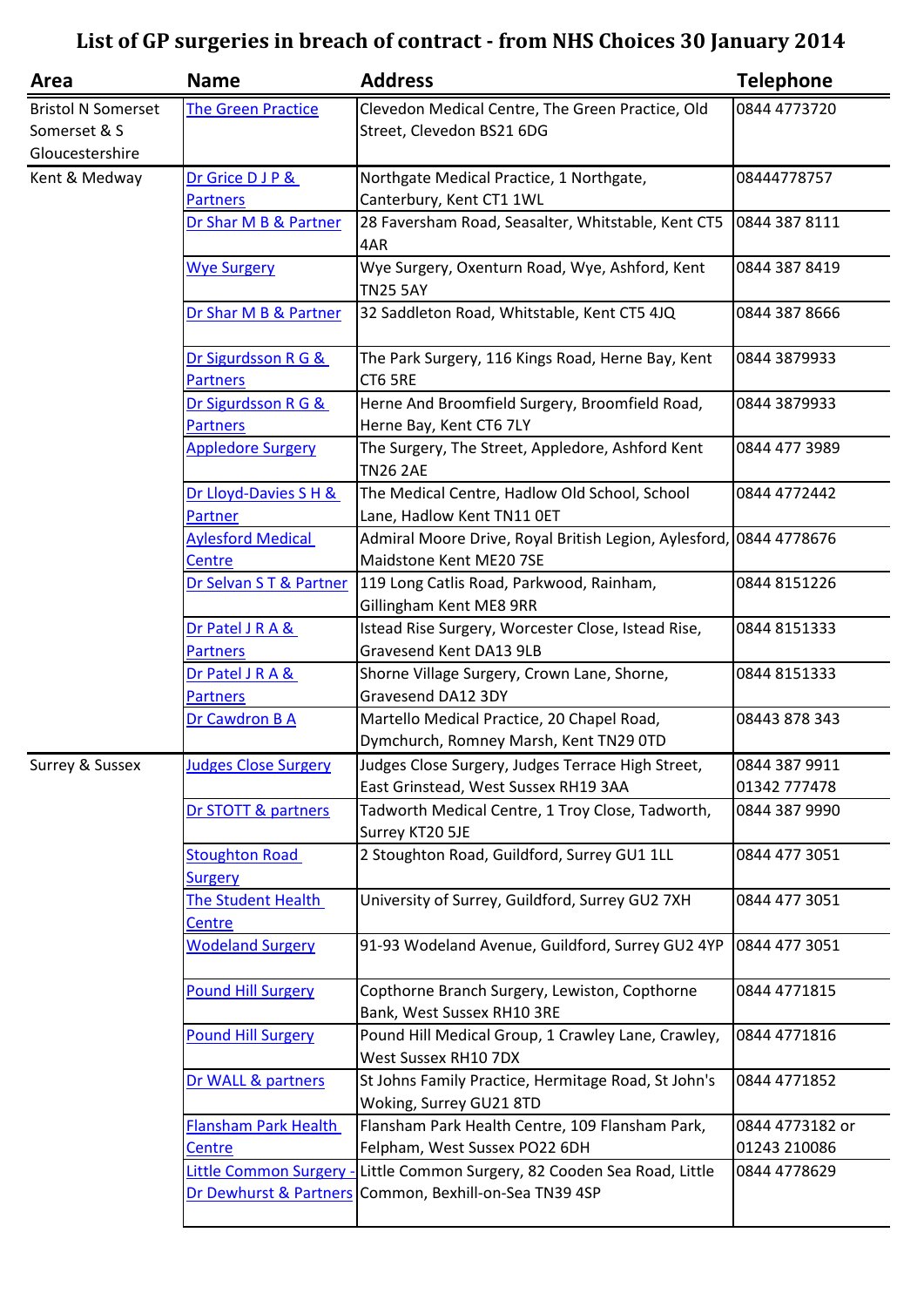| Area   | <b>Name</b>                                  | <b>Address</b>                                                                                                     | <b>Telephone</b>                |
|--------|----------------------------------------------|--------------------------------------------------------------------------------------------------------------------|---------------------------------|
|        | <b>The Lingfield Practice</b>                | The Surgery, East Grinstead Road, Lingfield, Surrey<br>RH7 6ER                                                     | 0844 4778677                    |
|        | Dr Elias & Partners                          | Pebsham Surgery, Bexhill-on-Sea, Bexhill-on-Sea<br><b>TN40 2SD</b>                                                 | 0844 4778690 or<br>01424 230399 |
|        |                                              |                                                                                                                    |                                 |
|        | Dr Elias & Partners                          | The Surgery, 39-41 Sea Road, Bexhill-on-Sea TN40 1JJ 0844 4778690 or                                               | 01424 230399                    |
|        | Dr Baker & Partner                           | Ridgeway Surgery, 130 The Ridgway, Woodingdean,<br>Brighton, East Sussex BN2 6PB                                   | 0844 4778731                    |
|        | <b>Nork Clinic &amp; Partners</b>            | 63 Nork Way, Banstead, Surrey SM7 1HL                                                                              | 0844 576 9008 (ext.             |
|        |                                              |                                                                                                                    | 1737479022)                     |
|        | <b>Langley Corner Surgery</b>                | Langley Corner Surgery, Ifield Green, Ifield, Crawley,<br>West Sussex RH11 ONF                                     | 0844 815 1893                   |
|        | <b>Birchwood Medical</b><br>Practice         | Horley Health Centre, Kings Road, Horley, Surrey<br>RH67DG                                                         | 0844 815 1990                   |
|        | <b>Holbrook Surgery</b>                      | Holbrook Surgery, Bartholomew Way, Horsham,<br>West Sussex RH12 5JL                                                | 0844 8151072                    |
|        | Lightwater Surgery                           | Lightwater Surgery, 39 All Saints Road, Lightwater,<br>Surrey GU18 5SQ                                             | 0844 8151127                    |
|        | <b>Courtyard Surgery</b>                     | The Courtyard Surgery, 56 London Road, Horsham,<br>West Sussex RH12 1AT                                            | 0844 8151157                    |
|        | <b>Gossops Green Medical</b>                 | The Medical Centre, Hurst Close, Gossops Green                                                                     | 0844 8151238 (ext.              |
|        | <b>Centre</b>                                | Crawley, West Sussex RH11 8TY                                                                                      | O)                              |
|        | <b>Park Surgery Horsham</b>                  | The Park Surgery, Albion Way, Horsham, West<br>Sussex RH12 1BG                                                     | 0844 8151511                    |
|        | <b>Anchor Field Surgery</b>                  | 30 Anchor Field, Lewes, Ringmer, East Sussex BN8<br>5QN                                                            | 08443 878281                    |
|        | <b>River Lodge Surgery</b>                   | River Lodge Surgery, Malling Street, Lewes, East<br><b>Sussex BN7 2RD</b>                                          | 08443 878281                    |
|        | <b>Woodlands Surgery</b>                     | Woodlands Surgery, Tilgate Way, Tilgate, Crawley,<br>West Sussex RH10 5BW                                          | 08444 771798                    |
| Wessex | <b>Carlisle House Practice</b>               | 53 Lagland Street, Poole BH15 1QD                                                                                  | 08444773324                     |
|        | <b>Rushmoor House</b>                        | 69-71 Church Road, Three Legged Cross, Wimborne,<br>Dorset BH21 6RQ                                                | 08445769435                     |
|        | <b>Abbotsbury Road</b>                       | 36 Lower Way, Chickerell, Weymouth, Chickerell DT3 01305 761915 or                                                 |                                 |
|        | <b>Surgery - Chickerell</b><br><b>Branch</b> | 4AR                                                                                                                | 0844 477 2540                   |
|        | Lake Road Practice                           | Lake Road Health Centre, Nutfield Place,                                                                           | 0844 477 3540                   |
|        |                                              | Portsmouth, Hampshire PO1 4JT                                                                                      |                                 |
|        | <b>Talbot Medical Practice</b>               | 63 Kinson Road, Bournemouth, Dorset BH10 4BX                                                                       | 0844 4772416                    |
|        | <b>Whitchurch Surgery</b>                    | Whitchurch Surgery, Bell Street, Whitchurch,<br>Hampshire RG28 7AE                                                 | 0844 4772547                    |
|        | <b>Victor Street Surgery</b>                 | Victor Street Surgery, Victor Street, Shirley<br>Southampton, Hampshire SO15 5SY                                   | 0844 4778669                    |
|        | <b>Cosham Park House</b><br><b>Surgery</b>   | Portsdown Group Practice, Cosham Park House<br>Surgery, Cosham Park Avenue Cosham, Portsmouth<br>Hampshire PO6 3BG | 0844 4778708                    |
|        | <b>Crookhorn Surgery</b>                     | Portsdown Group Practice, The Surgery Crookhorn<br>Lane, Purbrook Waterlooville, Hampshire PO7 5XP                 | 0844 4778708                    |
|        |                                              |                                                                                                                    |                                 |